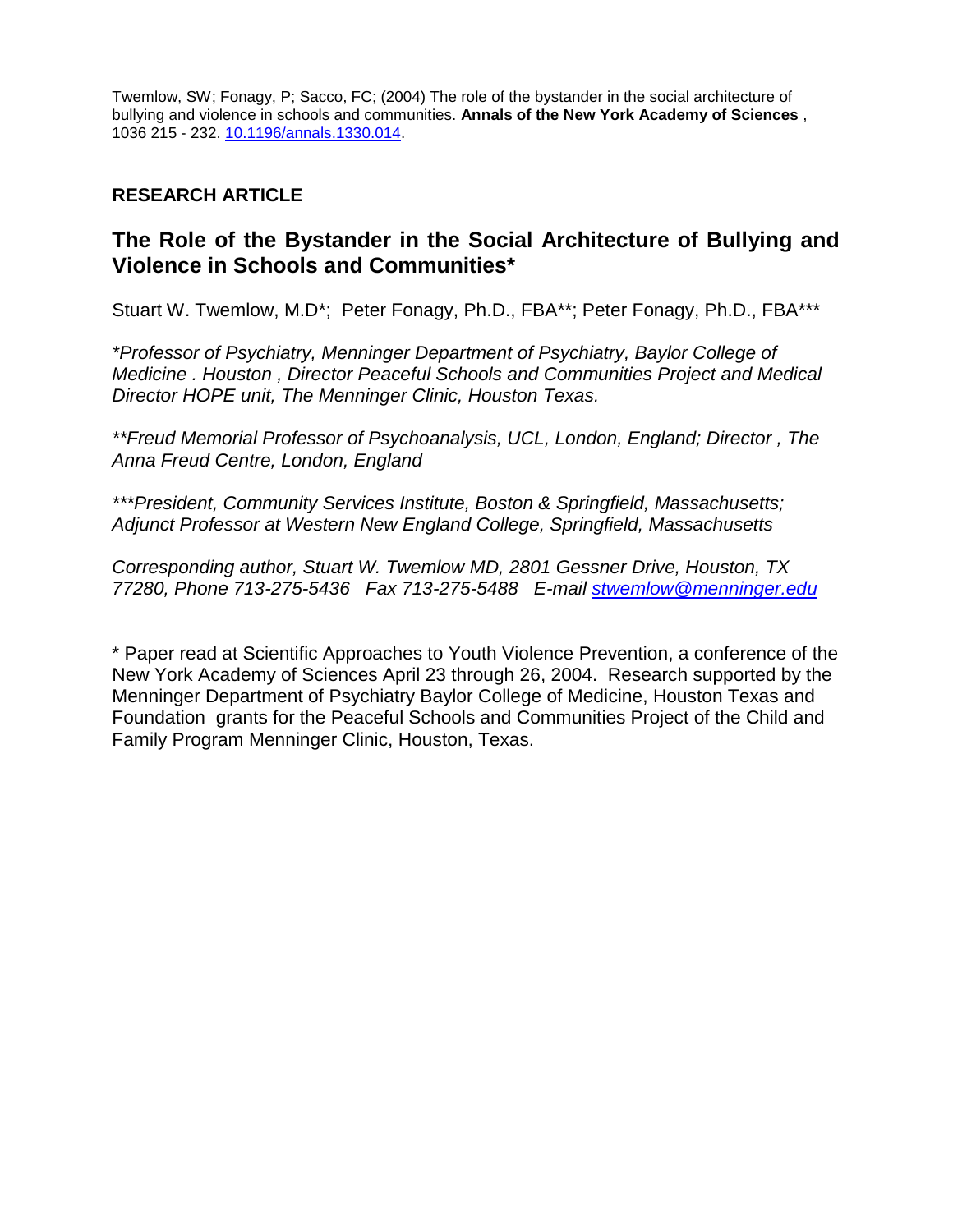# **ABSTRACT**

The bystander is defined as an active and involved participant in the social architecture of school violence, rather than a passive witness. Bullying is redefined from a triadic (bully-victim-bystander) rather than dyadic (bully-victim) perspective. Teachers, including administrators, and students can promote or ameliorate bullying and other forms of violence when in this social role. Case vignettes are used to illustrate this phenomenon, including one in which a teacher is murdered. Data is presented from a study of teachers' perceptions of other teachers who bully students, suggesting that bullying of students by teachers and bullying of teachers by students is a factor in the aggravation of school bullying and violence that needs to be more openly discussed. An intervention in nine elementary schools involving 3,600 students is outlined to illustrate how a focus on reflective mentalizing and awareness of the importance of the helpful bystander role can promote a peaceful school-learning environment for students and teachers. The paper concludes with an outline for research into how communities and schools adopt bystanding roles when faced with complex problems like youth violence, and may avoid facing the problems by blaming law enforcement and educators.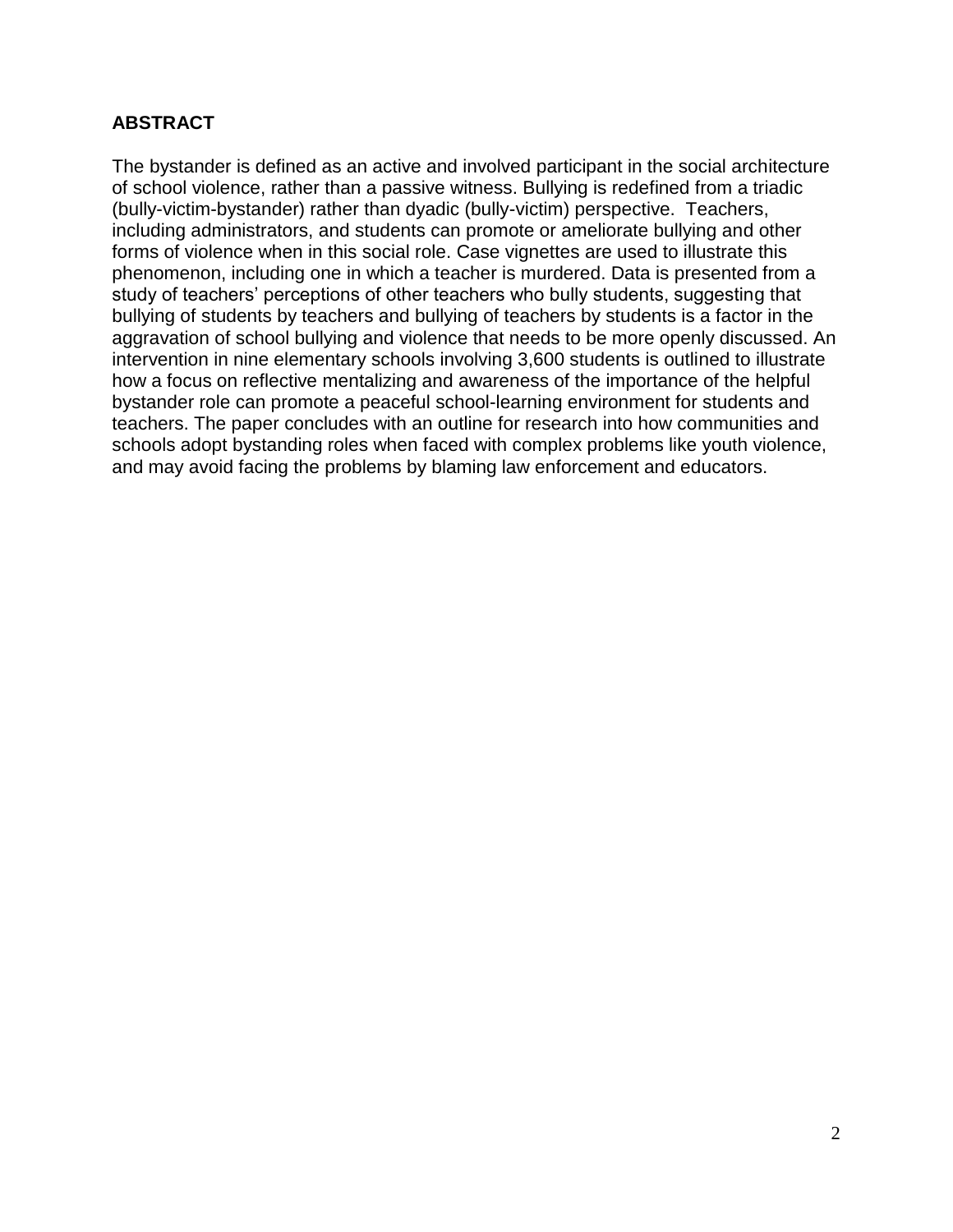*"At every quarterly examination a gold medal was given to the best writer. When the first medal was offered, it produced rather a general contention than an emulation and diffused a spirit of envy, jealousy, and discord through the whole school; boys who were bosom friends before became fierce contentious rivals, and when the prize was adjudged became implacable enemies. Those who were advanced decried the weaker performances; each wished his opponent's abilities less than his own, and they used all their little arts to misrepresent and abuse each other's performances."*

—Robert Coram, *Political Inquiries* (1791)

#### **Introduction**

Clearly bullying has been a fixture in schools for a long time. The epigraph documents school bullying in a way of particular relevance to this paper: although Coram highlights the destructive interaction between boys who were bosom friends and became "contentious rivals", the problem seems to relate to the apparently innocuous effort by the school to promote excellence by offering a medal for writing. Though characteristic of the bystander role as defined in this paper, the school's effort does not imply any deliberate or malicious intent on the part of teachers and other members of the community to promote bullying, although some of the bystanders' actions seem at times self-serving and deliberate. The point is that the potential negative social impact of creating healthy competition based on interpersonal relationships should be considered from the outset by school administration.

The purpose of this paper is to investigate bystander roles often occupied or assumed by teachers and students that create a social architecture for school bullying and violence not usually addressed by traditional school anti-bullying and antiviolence programs. We also will define the role of the bystander from both a psychodynamic and behavioral perspective, review the scant literature on the role of the bystander in school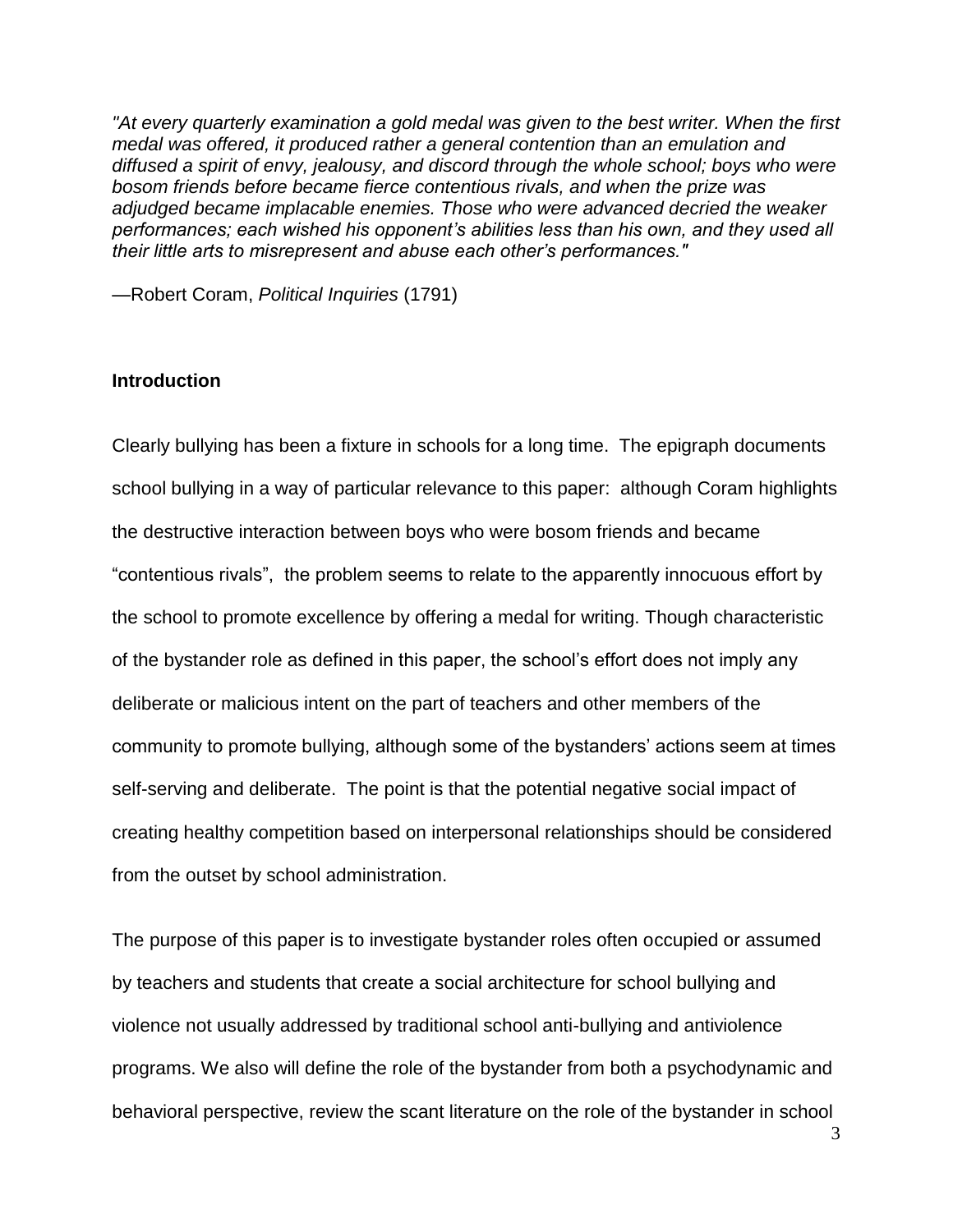bullying and violence and then present data and case vignettes to illustrate the prevalence of bullying of students by teachers as perceived by other teachers, including a case vignette describing the potentially avoidable murder of a teacher by a student. The failure of policy makers to adequately deal with this problem propels them into an abdicating bystander role, which we propose has an important role in the etiology of school violence. We will then summarize the results of an intervention in elementary schools to reduce pathological bystanding as a method to test the hypothesis that the action of bystanders can promote or reduce violence in schools. We will finish with a summary of potential areas for future research, including innovative approaches to community violence suggested by this work.

#### **Redefining Bullying From the Bystander Perspective**

In Webster's encyclopedic unabridged dictionary 1996, the bystander is defined as "a person present but not involved; an onlooker." Synonyms include viewer, observer, witness, and passerby. The hypothesis of this paper is that the social

### [Page 217  $\rightarrow$ ]

context—rooted in the Latin word, contextus, "a joining together"—situates the bystander in an unavoidably active role created, in the case of school violence, by the victim/victimizer interaction; it follows that being passive is not possible from this perspective. From this perspective, the victim, victimizer, and bystander roles are considered to be co-created and dialectally defined, and in these roles, mentalizing, i.e., self awareness, self agency, reflectiveness, and accurate assessment of the mental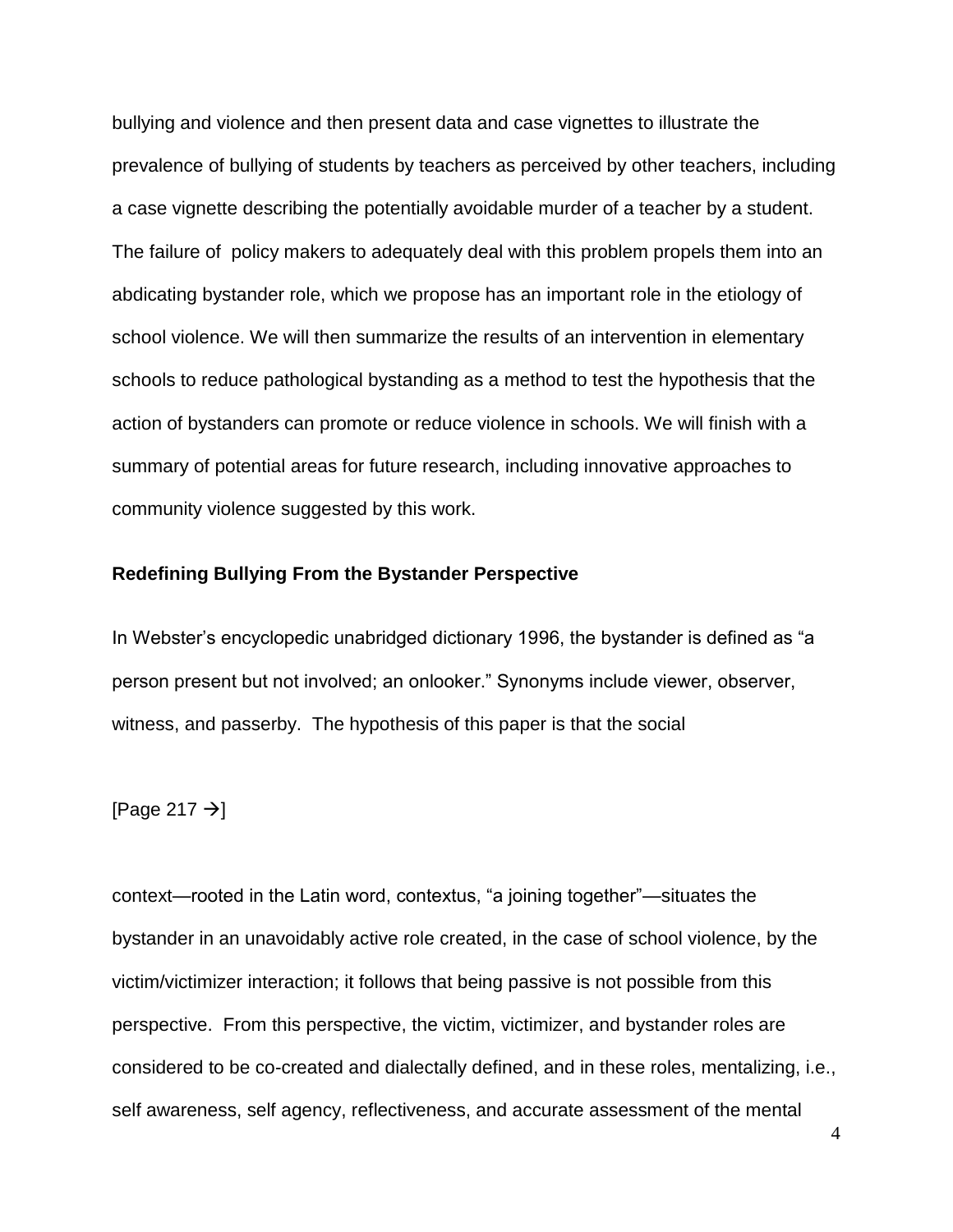states of self and other people, is impaired (1). Fonagy's concept of mentalizing takes an Hegelian perspective that points out that the individual defines himself through social feedback from

interactions with others. Thus over time the individual's " theory of the mind " of self and others is continuously modified by feedback from interaction with others. In the case of the infant, for example, if the caretaker gives feedback in an empathic, constructive, and accurate manner, the child develops a theory of mind of others that can process reality in a healthy and adaptive fashion. If pathological feedback is received the mind of the child may develop in distorted ways, manifested in overt and covert psychopathology in adult life. When an individual is not recognized in the mind of the other there is a loss of mentalization, and without a sense of connection to the other, a potential crucible for violence emerges: the other becomes dehumanized and can thus be hurt with greater impunity.

In summary we define the bystander role as an active role with a variety of manifestations, in which an individual or group indirectly and repeatedly participates in a victimization process as a member of the social system. Bystanding may either facilitate or ameliorate victimization. The bystander is propelled into the role by dint of their interaction with the victim and victimizer, and the ongoing interaction can be activated in a helpful or harmful direction.

In other work (2), we have proposed that a "power dynamic" fuels the victim-victimizerbystander interaction disrupting mentalization through the impact of conscious and unconscious coercion on individuals and groups. The roles of bully, victim, and bystander can be seen from this perspective as representing a dissociating process; the victim is dissociated from the school community as "not us" by the bully on behalf of the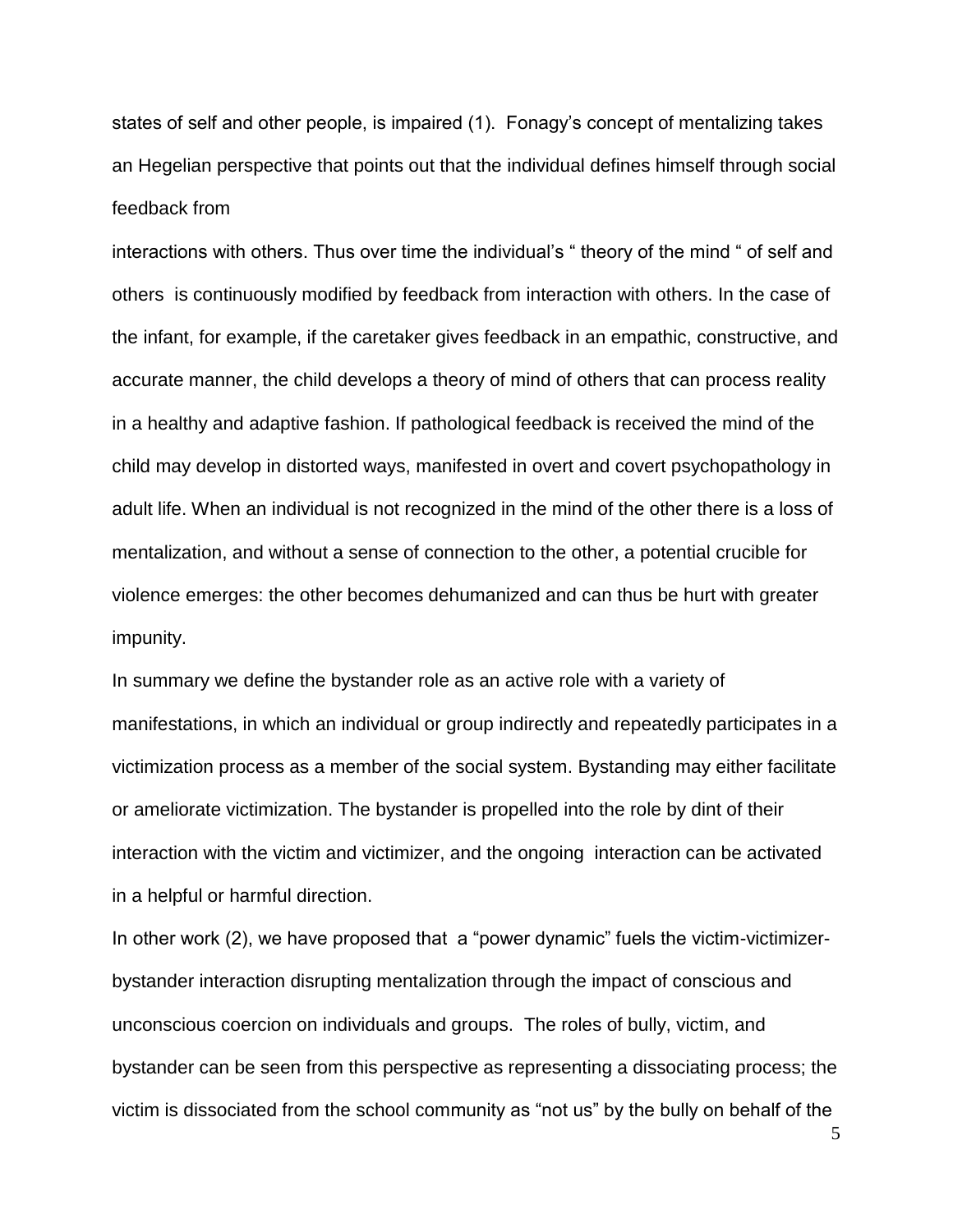bystanding community. The community bystander role could be described as an abdicating one. Abdication then is avoidance of acknowledgement of the role in the bullying process by the abdicating bystander, who projects the blame onto others. From this vantage point, interventions in a school setting must focus on the transformation of the bystander into a committed community member/witness. Our interventions were aimed at promoting recognition within the large school group of the dissociated element (represented by the victim), as a part of themselves about which they are anxious and the recognition of the dissociating process (represented by the bully) as a defensive action for which the bystanders are in part responsible. A peaceful school learning environment is thus restored when the fragmenting effect of the dissociation process is interrupted by first understanding that the dissociating process is a largely unconscious effort to deal with the anxiety felt by all in response to a dysfunctional, coercive, and disconnected social system. Individuals thus enlightened must then act with the support of all to change how coercive power dynamics are managed in the system as a whole. Dissociation is a violent process, therefore, and the goal of any intervention is the transformation of brute power into passionate statement and respectful communication. This requires a clear conceptualization of the group's task from a perspective that does not permit scapegoating, empowers bystanders into a helpful altruistic role, and does not overempha-

[Page 218  $\rightarrow$ ]

[Table 1]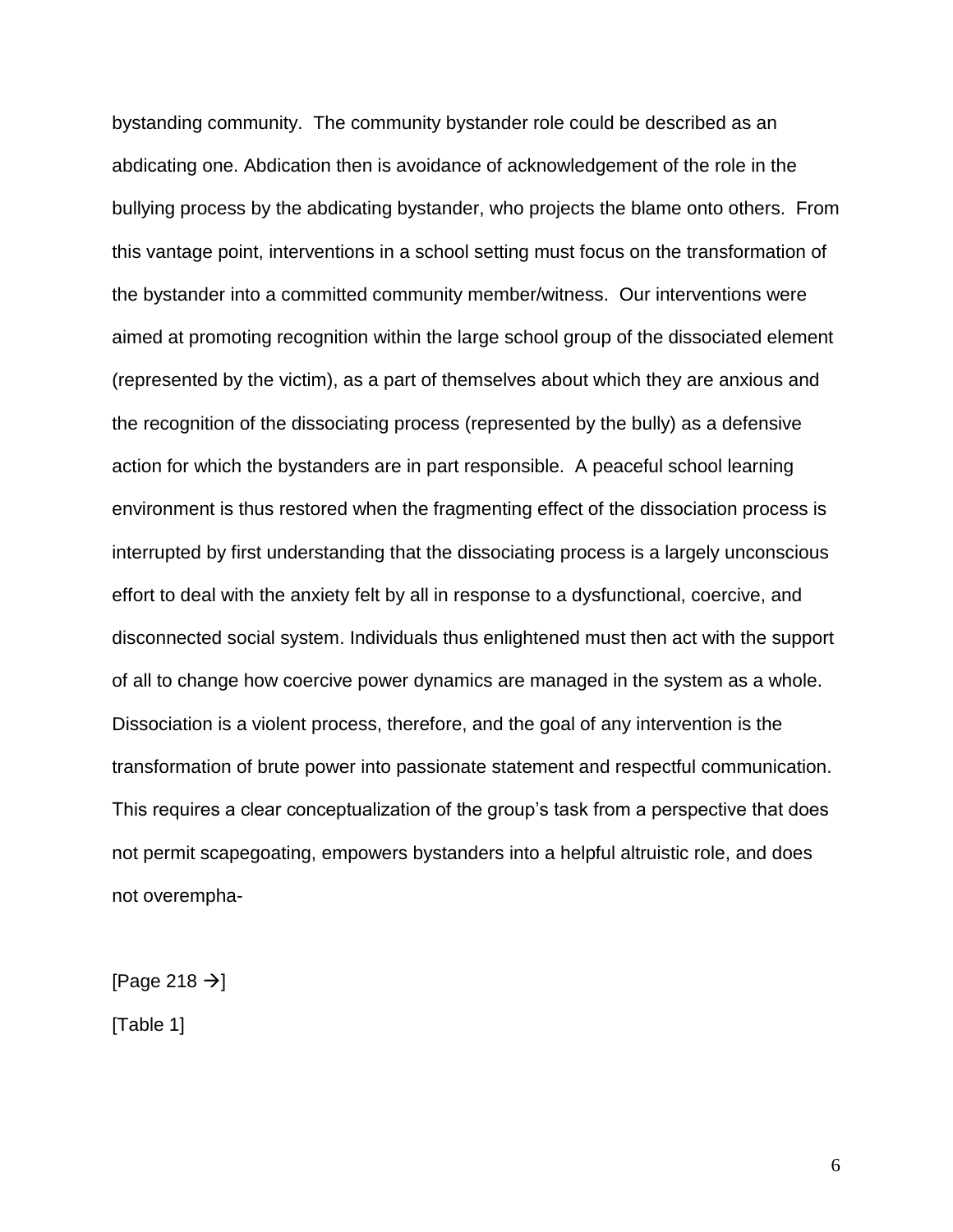size therapeutic efforts with the victim or victimizer. Symptomatic behavior, such as violence and bullying within such a system, is, from this perspective, a consultation-inaction to the authority structure of the administrative system. That is, the symptom is not merely a problem to solve but a dysfunctional solution or adaptation, which keeps a larger more painful and more meaningful problem unseen. The abdicating bystander projects blame on the victim and victimizer as sufficient cause of the problem of school violence and bullying. Several bystander roles are summarized in table 1.

[Page 219  $\rightarrow$ ]

Approaches to school and community violence which place sole attention on correcting pathological bystanding roles and/or bully and victim roles, ignore what we believe is an important, if not critical part of the solution: to activate the helpful and often altruistic bystander role.

Who are helpful bystanders? Any individual in the school environment may occupy the role; teachers, students, support staff, volunteers, parents, etc. They are often natural leaders being helpful, in a way that is not self centered. Helpful bystanders do not seek the limelight, but instead gain pleasure in the act of being helpful. They often are idealistic, in a realistic, less driven sense. In schools and communities they rarely occupy traditional elected leadership roles, such as class president or committee chairman; they may doubt their own leadership skills, and need encouragement to emerge. Such individuals often are turn to others with their problems—instead of directing and advising, they tend to listen and mentalize. Shirley Patterson's (3) work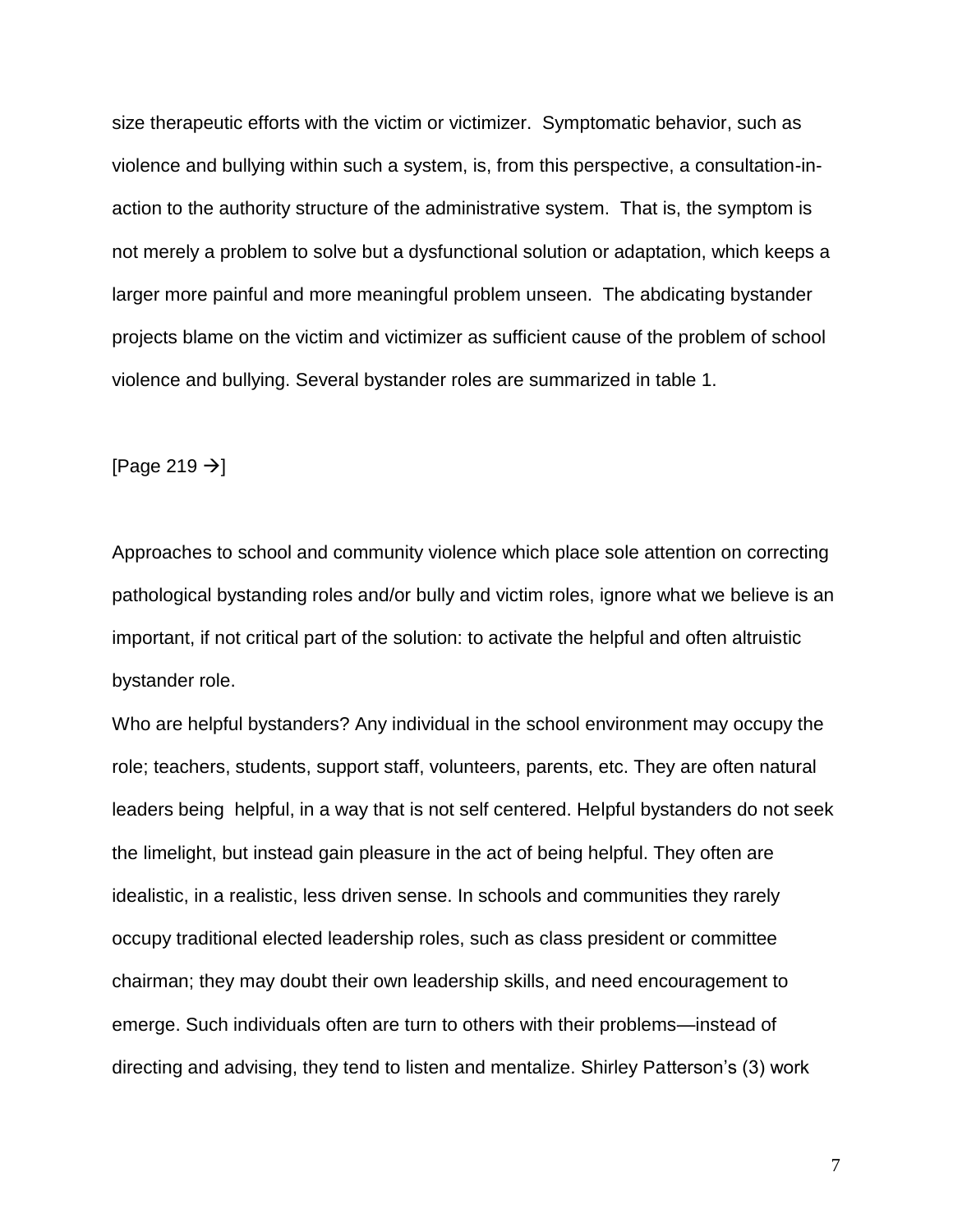with natural helpers in community settings summarizes some of the features of this role. Seelig and Rosof (4) have identified several pathological variants of altruism in which the motivation for such helpfulness may be psychotic grandiosity, sadomasochism, and milder forms of neurotic conflict. In schools and communities, pathological motivations are often self eliminating over time since the stresses of being continuously helpful often activate the underlying pathology. To our knowledge there are no evidence based methods by which such altruistic bystanders can be identified, but in a school setting aware staff, especially counselors and social workers, can use clinical skills to help. Peter Olsson, MD in a personal communication created a clinical characterization of pathological and healthy charisma, which we have found very helpful in assessing altruistic helpfulness:

#### **(insert Table 2 about here)**

Although this is not the forum for detailed consideration of the research literature on altruism, there is convincing evidence that altruism is a fundamental drive or impulse in human and several other species (5) not merely a derivative, and can thus potentially be harnessed in the service of ameliorating violence. Such pragmatic forms of altruism, although lacking the mysticism and selflessness of well known forms of it in religious and spiritual leaders, focus on benefit to the community as a whole, not a theory, ideal, or deity. The quality of commitment to the community as a whole often serves as an inspiring model for others, often catalyzing unexpected and dramatic change in the system as a whole, although little systematic research has been done on catalyzing major change in social systems with small interventions. Some workers have collected anecdotes and derived a theory e.g. the tipping phenomenon of Gladwell (7). In our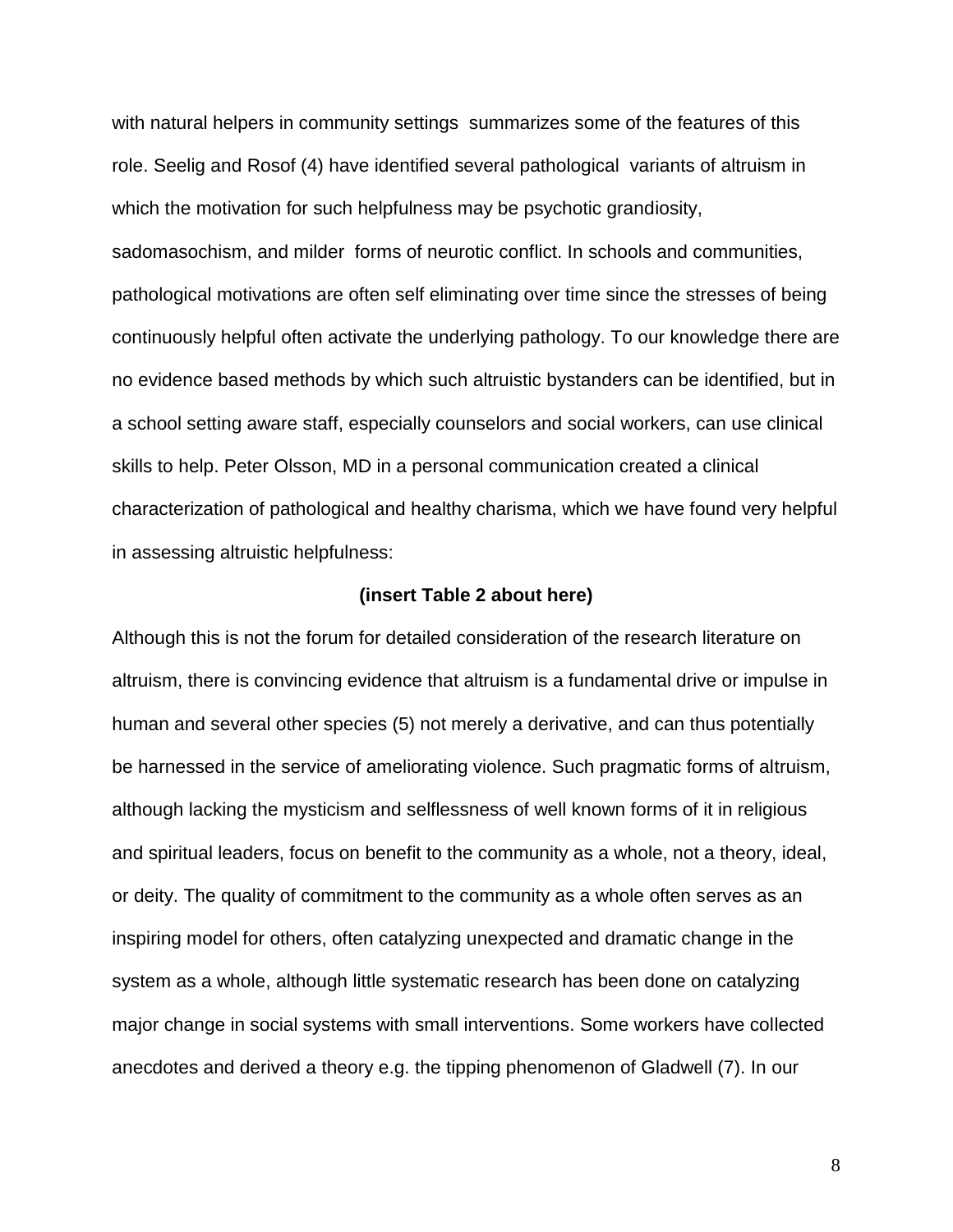experience in a violent secondary school in Jamaica a remarkable system-wide restoration of order began as a sort of epidemic of helpful bystanding seemingly created by a playful chant, the brain child of a police officer helping in the altruistic bystander role. In an effort to get boys to be more tidy, a chant of "tuck your shirt in" was employed, which rapidly inspired songs, joke, even a mini-craze to be tidy. In the space of a few days there was hardly an untidy child in the school, and incidentally, fewer incidents of violence too!

Thus a helpful altruistic bystander might embody the following characteristics we found

in a mostly unlikely place: a highly corrupt police force in Jamaica where an unusual

group of senior police officers (more than 10 years in the police force) volunteered for

training as an add-on to their usual police work. These police officers worked for poverty

level wages under conditions that few United States police office-

[Page 220  $\rightarrow$ ] [Table 2]

ers would tolerate. The project is elaborated in (6) and the personal qualities of these altruistic peacemakers are summarized below:

- 1. Being more altruistic than egoistic
- 2. Awareness of, and takes responsibility for, community problems
- 3. Willingness to take physical risks for peace and not easily frightened
- 4. Relationship-oriented and humanistic
- 5. Self-motivated and a motivator of others
- 6. Alert, strong, and positive
- 7. Self-rewarding with low need for praise
- 8. Personally well organized
- 9. Advocate and protector of the vulnerable and disempowered
- 10.Able to see potential in all people
- 11.Low in sadism

12.An enthusiastic advocate, committed and understanding of the 'cause'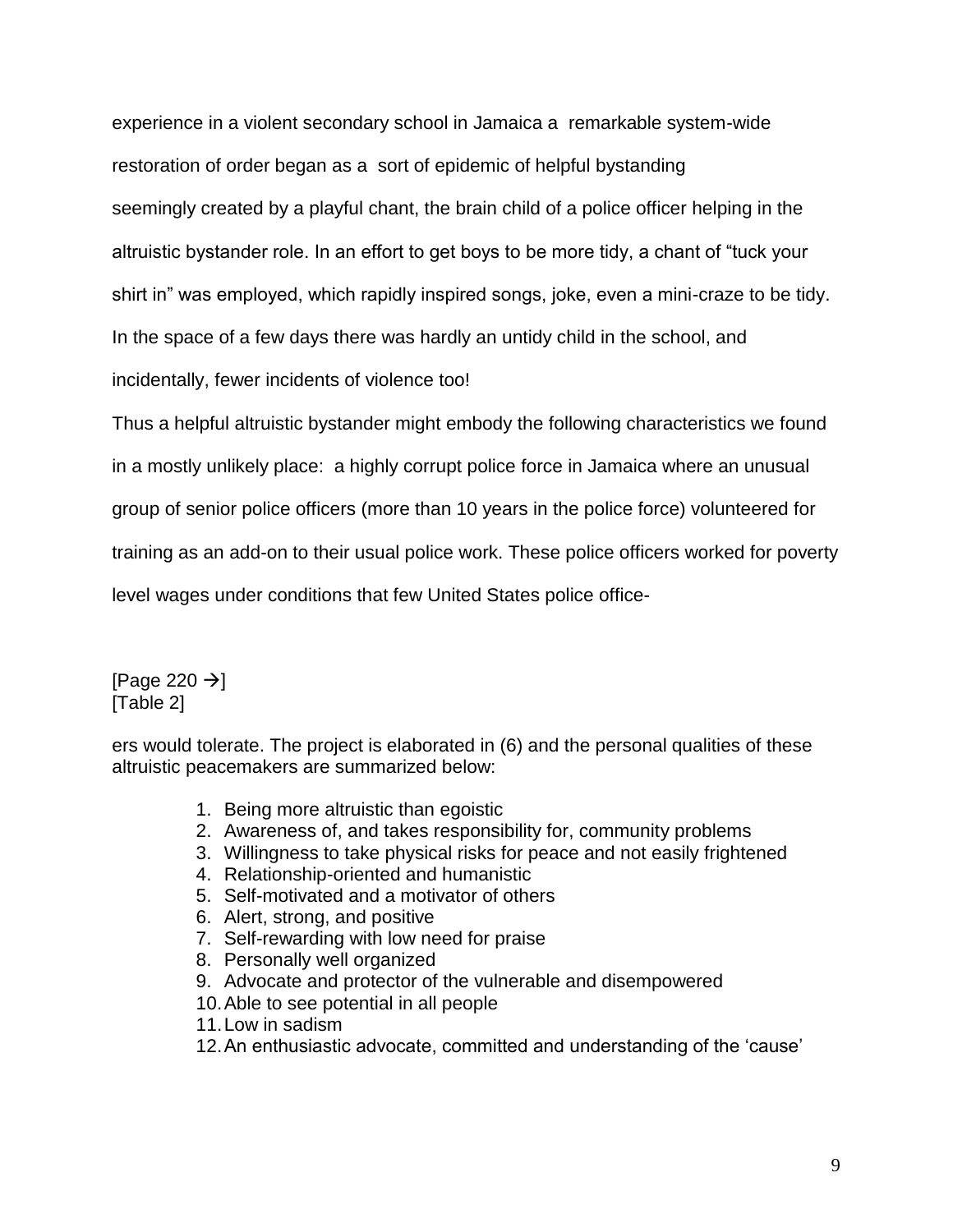Viewed from the perspective of the bystander, contemporary definitions of bullying need revision. Leaders of research into school bullying like Peter Smith in England (8) and Dan Olweus in Norway (9) define bullying in dyadic terms. Thus defined bullying is repetitive, harmful, produces gain for the bully, and involves an imbalance of strength where the bully is dominant and victim experience trouble defending themselves. Physical harm is usually of less concern than the insults, ostracizing, teasing, social isolation, and humiliation that cause much of the harm. In contrast, we suggest that bullying be newly defined in triadic terms, as an interaction effect between bully, victim, and bystander in which the responses of each directly effect the harmfulness of the outcome. The bully does not act as an individual,

[Page 221  $\rightarrow$ ]

as for example in a private vendetta, but becomes, in part, an agent of the bystanding audience, which fuels the fire, so to speak, and perhaps even intensifies the harm. From our clinical experience (10) we have found that bullies usually fantasize about the impact their actions will have on the bystander even if the bystanding audience is not physically present, along with states of mind suggesting prominent grandiose, sadomasochistic, and voyeuristic elements. To recontextualize traditional definitions in triadic terms, bullying is the repeated exposure of an individual to negative interactions directly or indirectly inflicted by one or more dominant persons. The harm may be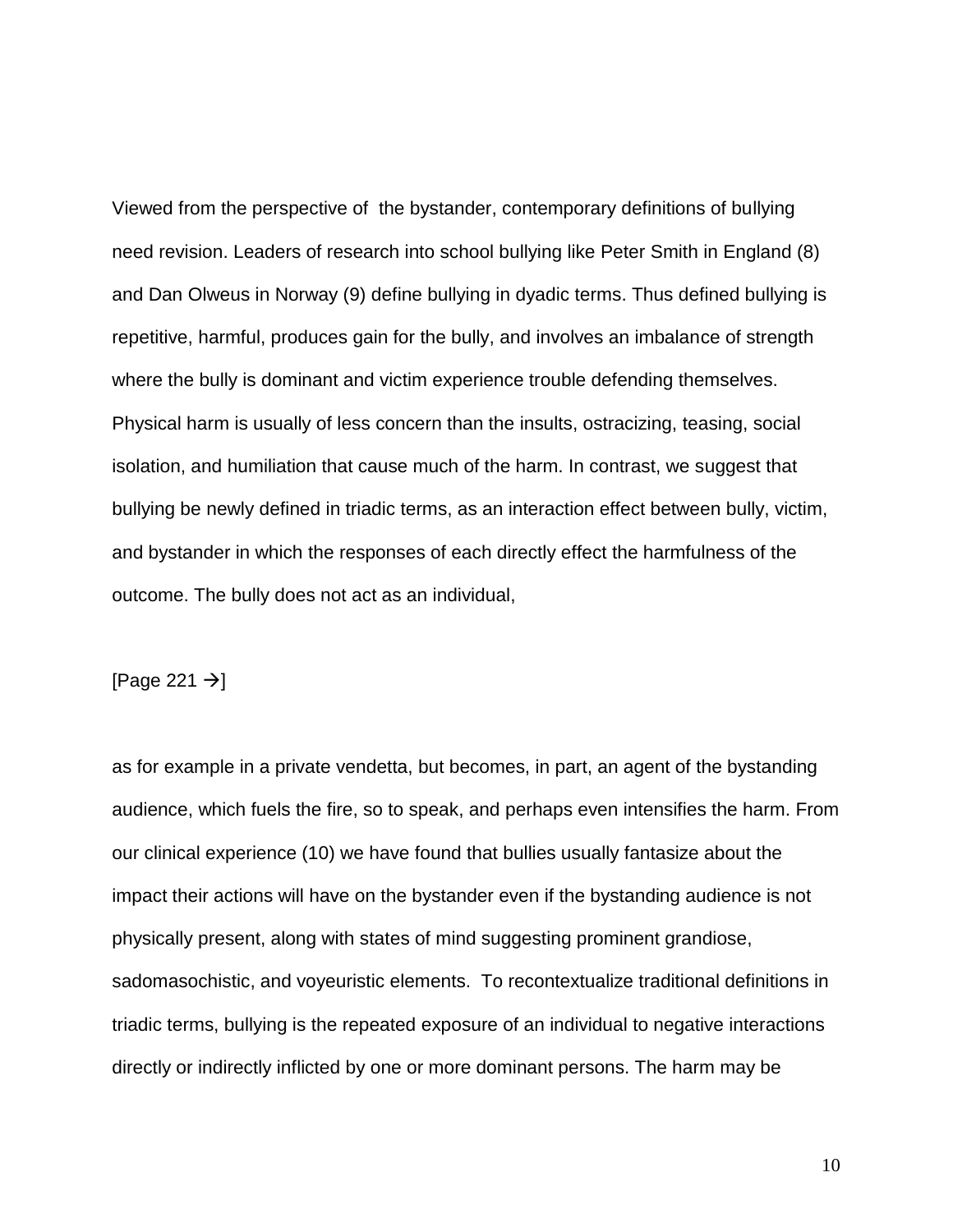caused through direct physical or psychological means and/or indirectly through encouragement of the process or avoidance by the bystander How is this bystander role enacted ? A case vignette will illustrate.

# **Case Study I: Pathological Bystander Roles<sup>1</sup>**

Children's selection of friends, allies, and comfort groups mirror the organizational and cultural settings of their schools, neighborhoods, and major community groups, as the case to be described graphically illustrates.

The school at hand was a large K-8 school that served a very poor minority neighborhood in an East Coast city, with criminal activity near the school, trash on school property, often in the form of discarded needles, and pedophiles cruising the perimeter. We were asked to assess the school's need for a violence prevention program. The students had spent a long winter essentially shut in the school buildings. The school principal had assured us that the school had few bullying problems. Moments after entering the lunchroom one boy knocked out another in the culmination of a long process of verbal abuse of the boy's mother. After the principal hastily settled this matter, a school counselor rushed up in rage after a student had pelted her in the chest with full milk cartons. The principal was an outstanding individual with idealistic concepts for her school and worked under very difficult conditions. These included an atmosphere of punishment and threat in the form of a school policy that penalized school administrators for poor student academic performance and disciplinary problems. The avoidant bystander role of the principal is not always based on denial in the strict sense, but a need for self-preservation attended by the wistful hope that

 $\overline{a}$ 

 $<sup>1</sup>$  Data for this case relied on the first hand descriptions by the school counselor in this school</sup>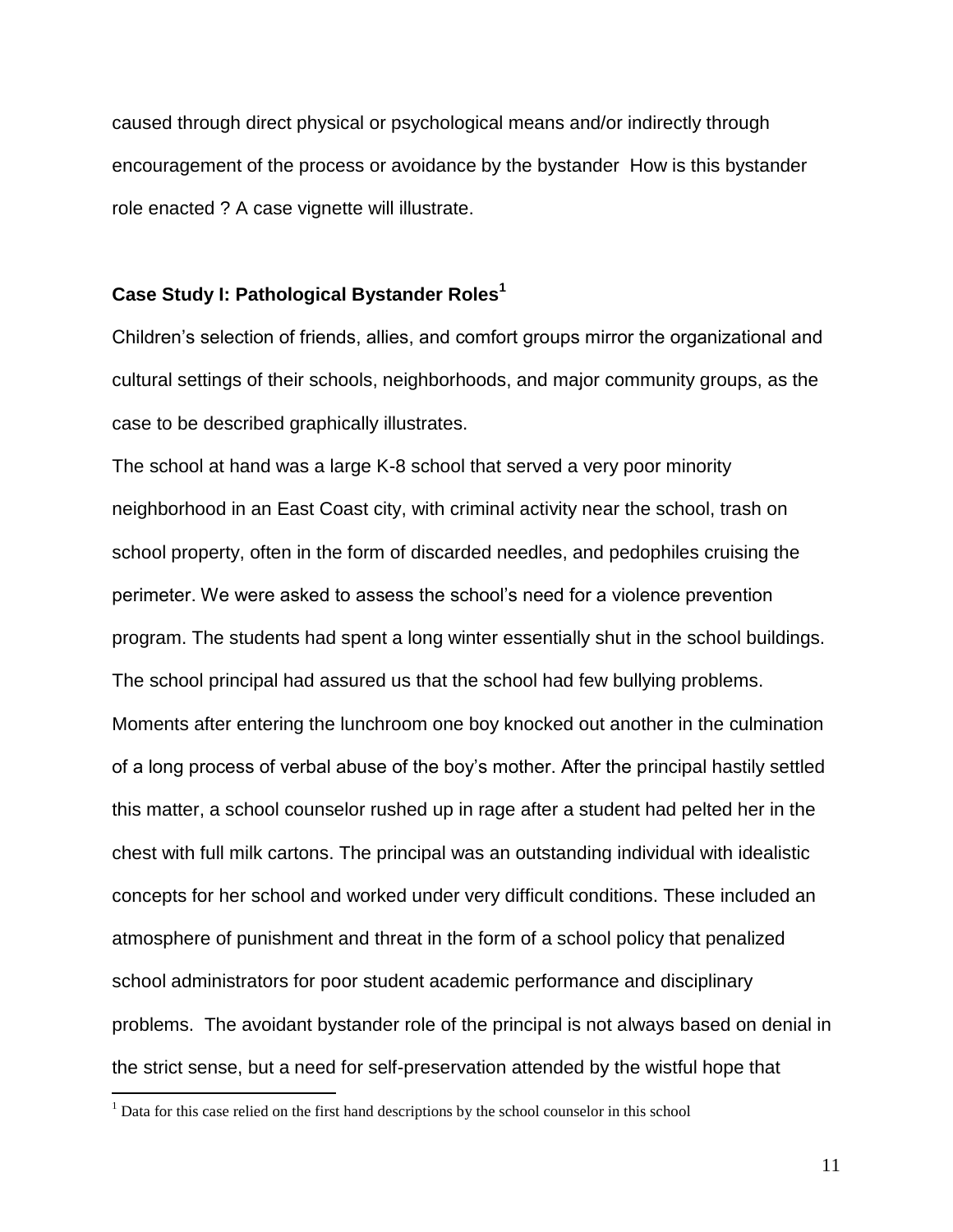nothing terrible will happen if one takes a positive attitude. Emphasis on the positive is a common technique used by teachers.

In the incident that followed several days later, during the first outside recess of the spring, two sixth grade students faced off of a fight in front of 125 peers who interlocked arms and cheered on the fight. When one of the fighters was knocked to the ground, 10 students continued punching the downed victim. The victim suffered serious facial damage from a ring worn by one of the students bullying him, a "dirty trick" similar to those seen on the World Wrestling Federation television show, proudly announced by one of the bullies

Teachers were unable to intervene in the fight for more than 90 seconds because of the tightness of the audience of bystander children with arms interlocked around the combatants. Although students had been talking about the upcoming

[Page 222  $\rightarrow$ ]

fight throughout the day, teachers were not aware of the brewing problem. The whole peer grade became invested in one side or another and excitement built up throughout the day.

Bystanders were active in fanning the flames of the violent act, beginning with the ride in the school bus. The two kids were matched up by rumor and innuendo, not actual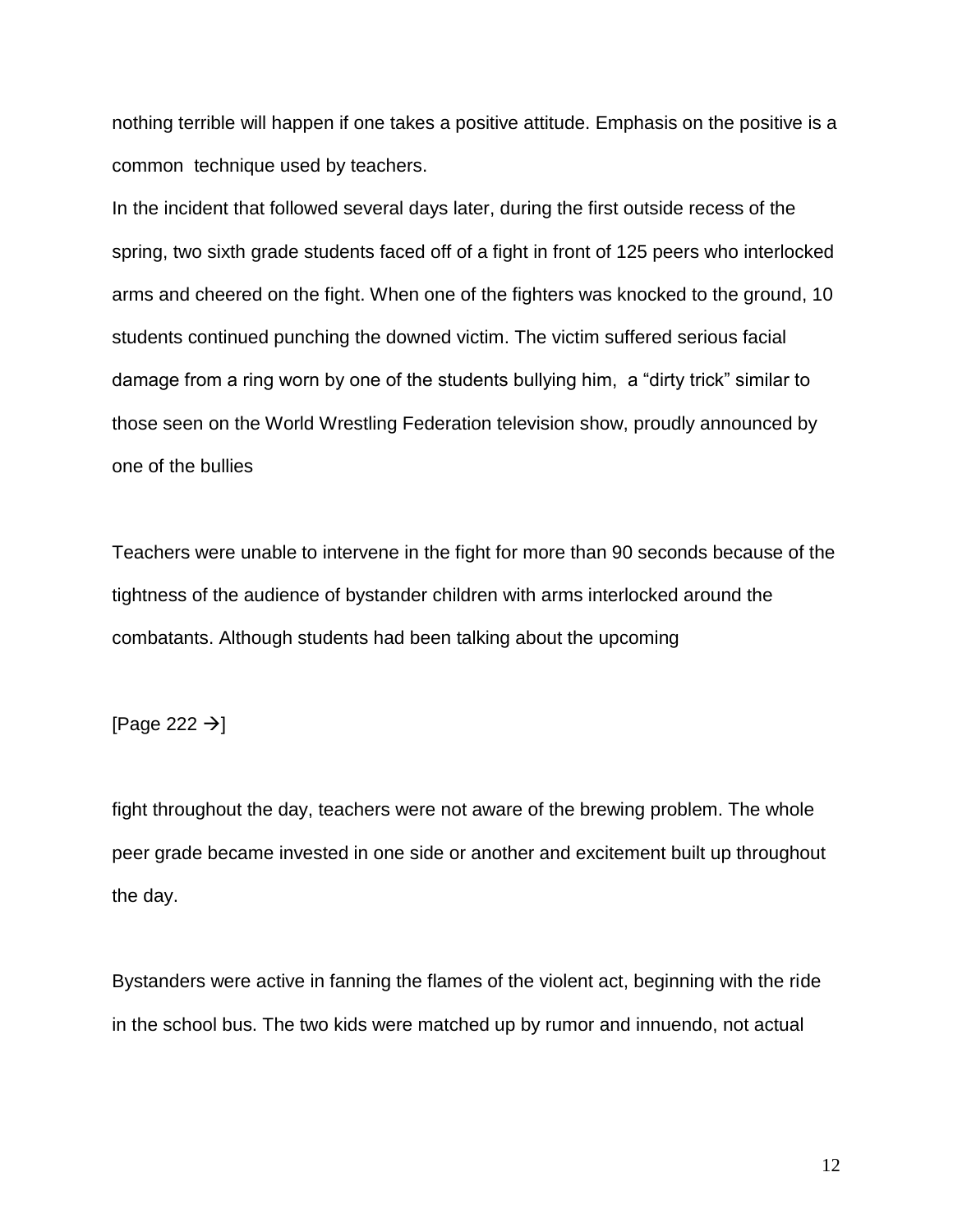personal conflict, i.e., this fight was staged by the bystanders through a peer group fantasy enacted in the fight.

#### **Selected Literature Review of the Role of the Bystander in School Conflict**

The recent spate of school shootings has placed bystanders squarely in the public eye (11), with articles highlighting the inaction or aborted actions of students, teachers, and parents who were aware of fellow student threats but did not act out of denial (avoidant bystanding) or fears that they would be targeted for tattling on peers (the conspiracy of silence). In some California schools bystanders who did not report a shooter's previous threats were considered in need of protection (12). On a more positive note, several high schools encourage bystanders to help prevent or stop violence by providing confidential or anonymous online and phone-line reporting. (13,14) Until recently, bystander behavior has largely been overlooked in the literature on victimization, although the role of the bystander we suggest is an important determinant of chronic victimization. Bystanders in the school environment are those who witness bullying and other acts of violence but are not themselves acting in the role of bully or victim (15). Bystander behaviors may perpetuate bully-victim patterns. For example, when passively allowing bullying to occur, or encouraging bullying by actually participating to the exclusion of others(16), Henry et al (17) showed that teachers who openly discouraged the use of aggression had students who were less likely to show the usual developmental increases in aggressive behavior over time. Slee (18) showed that teachers who did not intervene in bullying often had students who would not help victims. The effectiveness of programs aimed at promoting helpful bystanding is clearly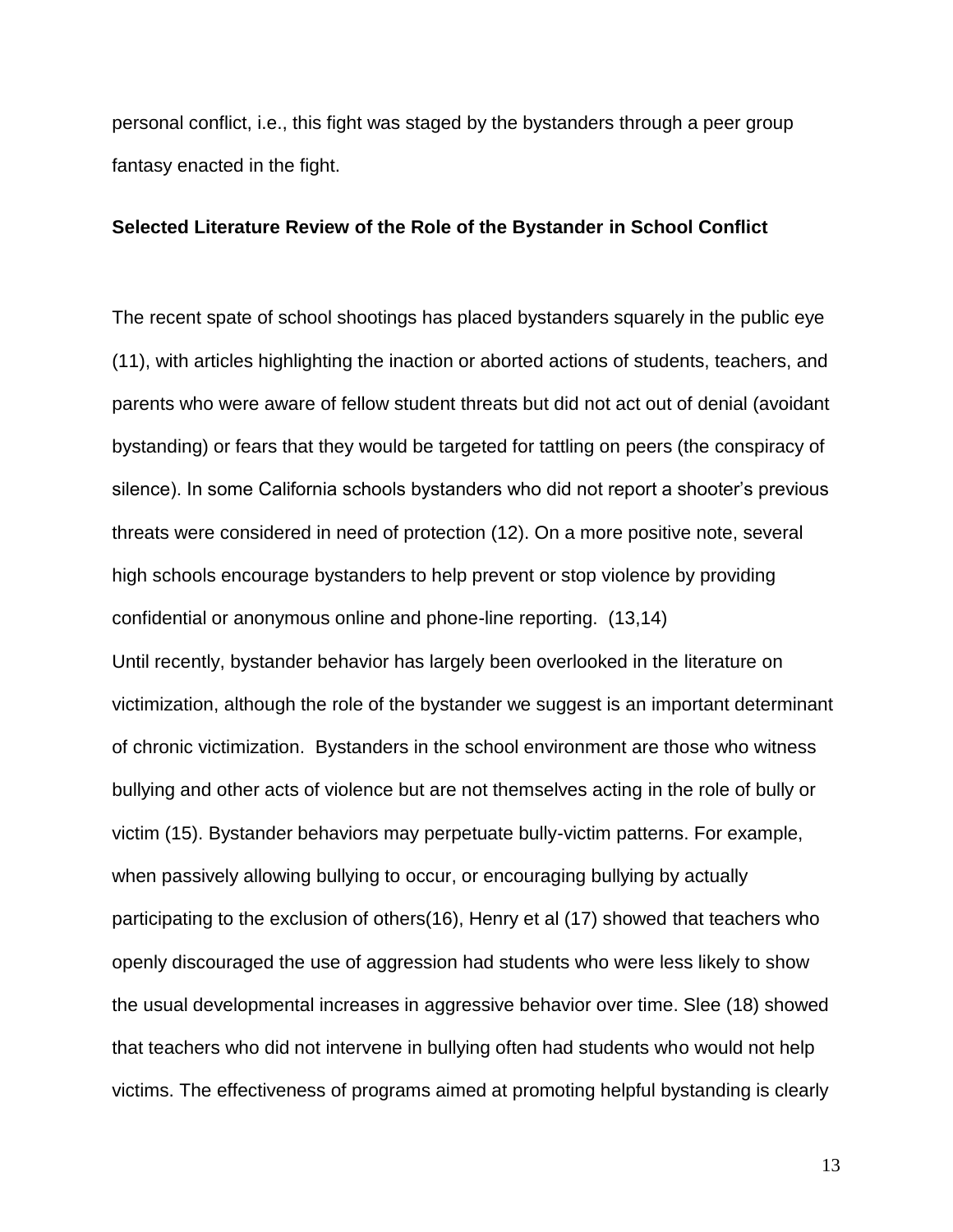dependent on teacher modeling, as our own research has shown (19). One study (20) of the ability of teachers and counselors to differentiate between bullying and other forms of conflict, noted that both had a rather poor understanding of bullying. Teachers often rated all physical conflict as bullying and underrated verbal, social, and emotional abuse. Kupersmidt (21) looked at whether teachers could identify bullies and victims and found that they were more likely to accurately do so in elementary rather than middle school. Haundaumadi (22), in a study of Greek children, reported that teachers and students felt that teachers rarely talked about bullying and children tended to speak more to their parents about such problems. This indicated that in Greece, as in the United States, if a child cannot handle the problem on their own, they may be perceived as a wimp, and therefore bullied. Interventions, thus, must address the social climate, particularly the complicated peer group interactions, in order to effectively deal with the problem. These factors are influenced by teacher training and the awareness of children's psychological needs and subjective states (23). In a Finnish study (24) of several hundred children bystander roles were categorized into several groups: defenders of the victim, bystanders from our per-

[Page 223  $\rightarrow$ ]

spective, assistant to the bully, reinforcer of the bully and outsider. Boys were found to be more closely associated with the role of bully, reinforcer, and assistant. Girls with defender and outsider. In other studies passive bystanders were found to reinforce the bully by providing a consenting audience, which sent the implicit message that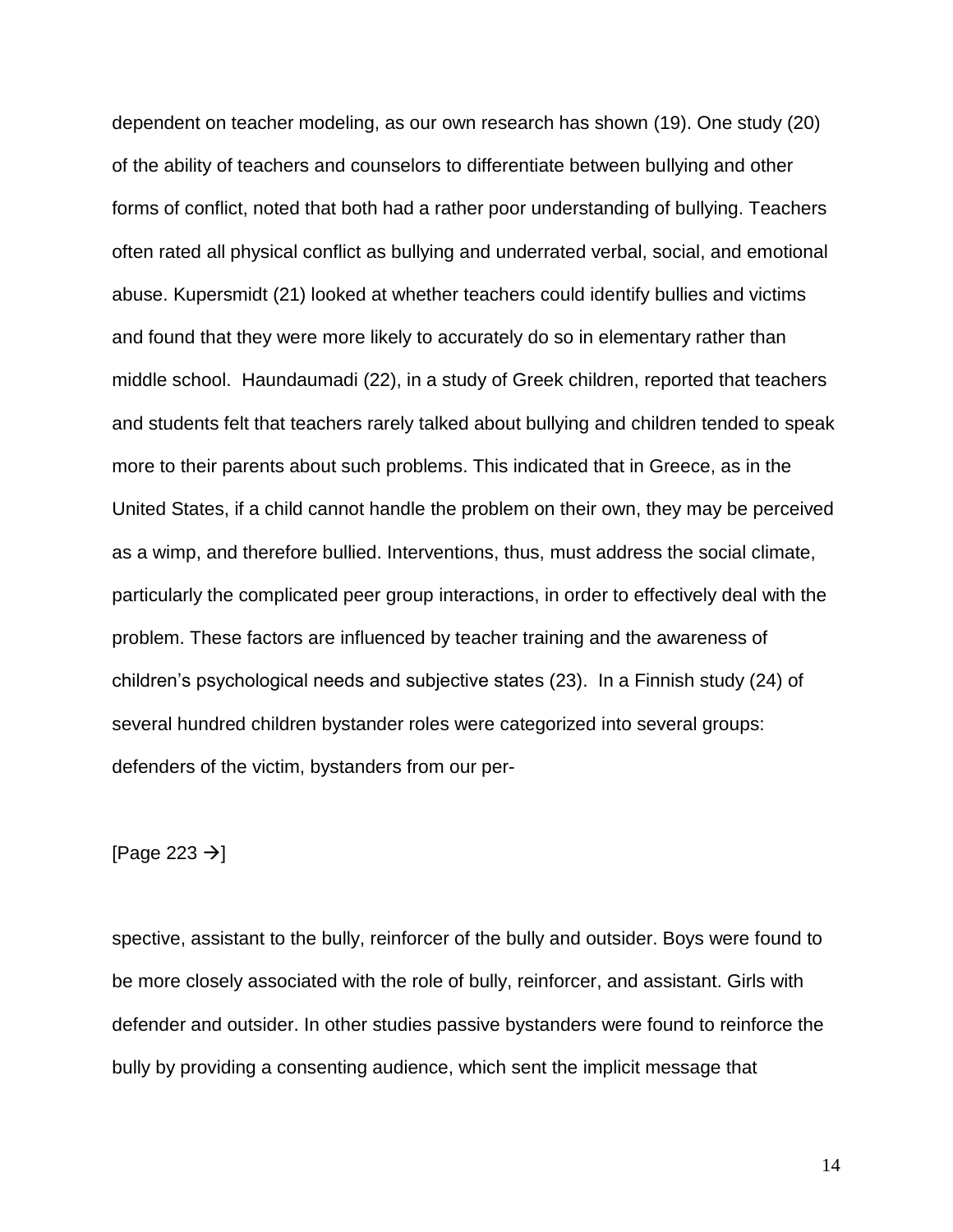aggression is acceptable (25,16) Child bystanders are often effective in trying to stop bullying (26,16) Bystanders have been found to be less likely to help when they observe others doing nothing (the norm of nonintervention) (27). When adults intervene in response to bullying, lower levels of aggressive bystanding were found in elementary schools (28). Although this was not found in junior high school, Zerger (29) reporting that adolescents who believed that one should intervene in bullying, did predict bystander helping and that the opposite feeling that one should not intervene and that aggression is legitimate were related to joining in bullying. Cowie (30), studied gender differences, suggesting that part of the difficulty in targeting boys into helpful roles results from the fact that they are more likely to drop out of these interventions because of their macho values, especially as the social modeled concept of masculinity develops.

#### **Teachers' Perceptions of Other Teachers Who Bully Students**

Our research has identified yet another piece of this complicated bystanding puzzle: in a study of teachers' perceptions of other teachers who bully students (31) we report on 116 teachers from seven elementary schools who completed an anonymous questionnaire reflecting their feelings and perceptions about their own experiences of bullying and how they perceived their colleagues over the years. Forty-five percent of our convenience sample of teachers admitted to having bullied a student and many recognized that the roles of bully, victim, and bystander are roles and not moral indictments or diagnoses and usually become damaging only if repeated frequently and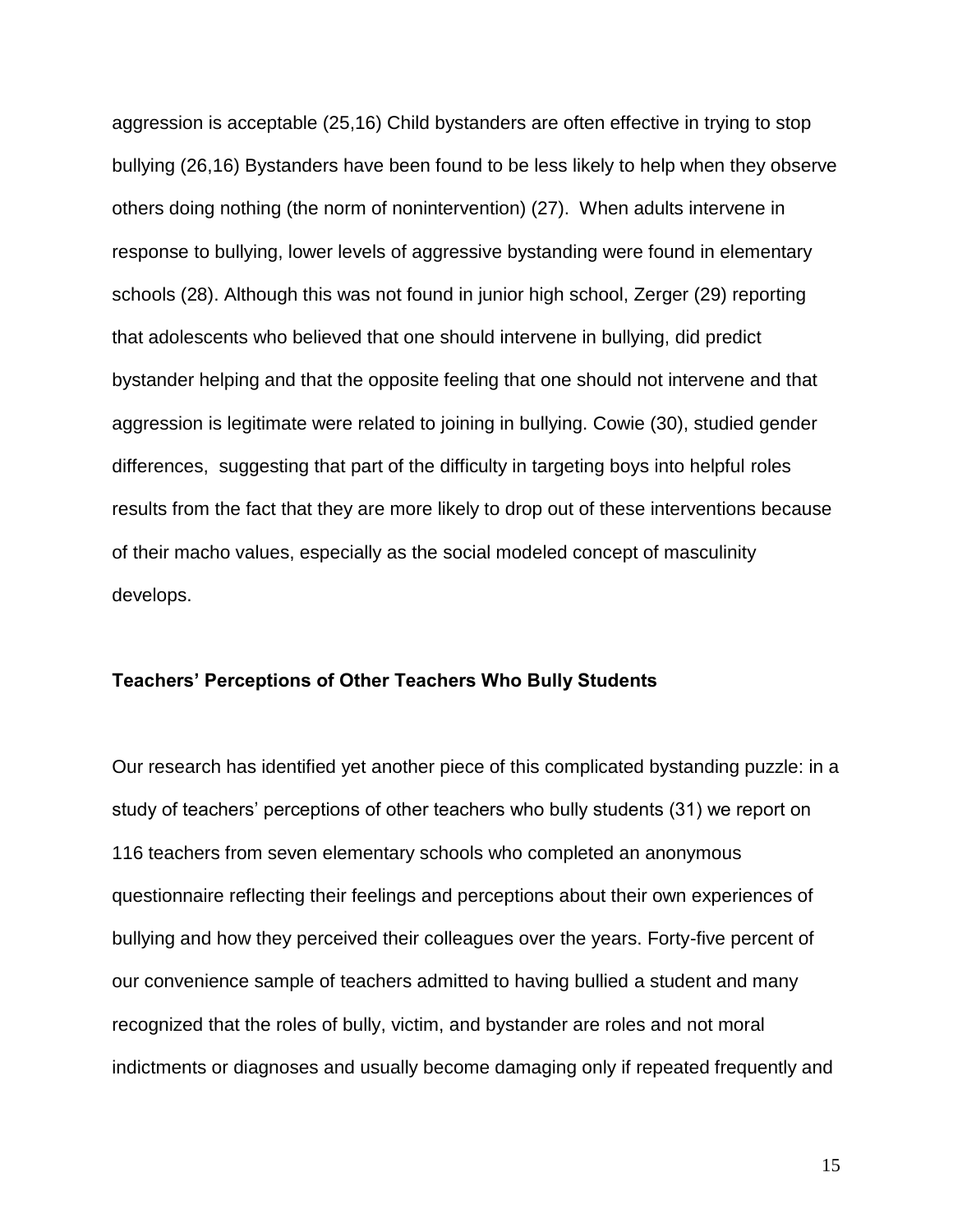if the roles become fixed. In our study, teachers' openness to seeing and admitting bullying suggests that efforts to prevent bullying by training teachers to recognize and deal with it both in themselves, students, and colleagues may be quite helpful. Our study showed that few if any teachers perceived a current school policy or training experience that might help them handle a particular problem. Teachers who displayed a tendency to bully students also reported having been bullied when they were students in school, and were far more likely to report seeing other students bullied by teachers. They also reported having been bullied by students inside and outside the classroom. Lack of administrative support, lack of training in discipline techniques, overcrowded classrooms, and being envious of smarter students were found to be elements that were part of the pattern of these bullying teachers. A principle component factor analysis was performed on the data and rotated using a varimax procedure. The resulting screen plot showed two factors that together accounted for 52% of the variance. Factor one accounted for 34% of the variance (sadistic bully factor), and factor two accounting for 18% (Bully-Victim factor). Sadistic teachers tended to humiliate students, act spitefully, and seemed to enjoy hurting students' feelings. The Bully-Victim teacher is frequently absent, fails to set limits, lets other people handle their problems, and tends to see lack of training in discipline techniques as the primary cause their behavior, acting in many ways as an abdicating

[Page 224  $\rightarrow$ ]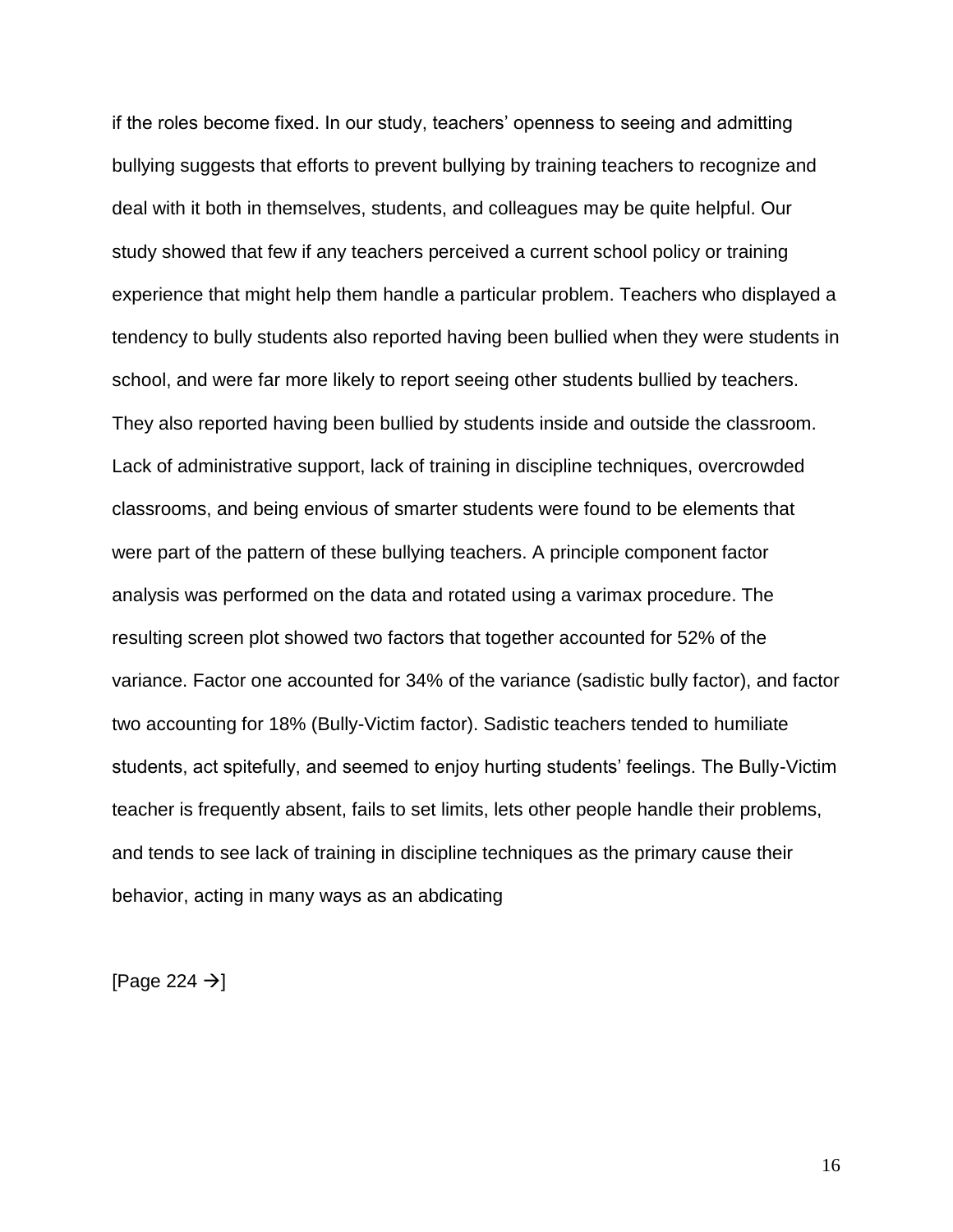bystander by blaming others for their problems. Such teachers often explode in a rage and react in a bullying fashion when they have "reached their limit."

This research addresses a very sensitive area that we feel compounds the problem of bullying and violence in schools and pulls the school and surrounding community into abdicating bystander roles. It is our experience that many principals are aware of teachers who have a tendency to bully students often do not place certain students with certain teachers, but are reluctant to talk about this due to fear of aggravating teacher unions and difficulty recruiting good teachers. Thus administrators and school policy makers have been slow to directly address the issue. Children can see teachers as bystanders when another teacher bullies a student and the problem is not addressed. Bullying teachers "force" loyalty in their colleagues, who may personally abhor their actions, but teachers who complain are often shunned as being anti-labor. Few positive alternatives exist for a teacher who wants to stop another teacher from bullying a student, and frankly few alternatives exist for parents who are often scapegoated and often xpend significant sums of money on attorneys in pursuit of protection for their children. The matter is further complicated by the increase in bullying of teachers by parents in the guise of protecting their children. Teacher unions may actually hurt the larger body of teachers it represents by protecting the few who bully while ignoring the impact those teachers have on other teachers and on their students. This loyalty conflict forces the non-bullying teacher into the passive (victim bystander) role, and role suction propels the school administration into an abdicating bystander role. Facing these problems in an effort to deal with them may encourage better trained teachers and more creative and peaceful school learning environments.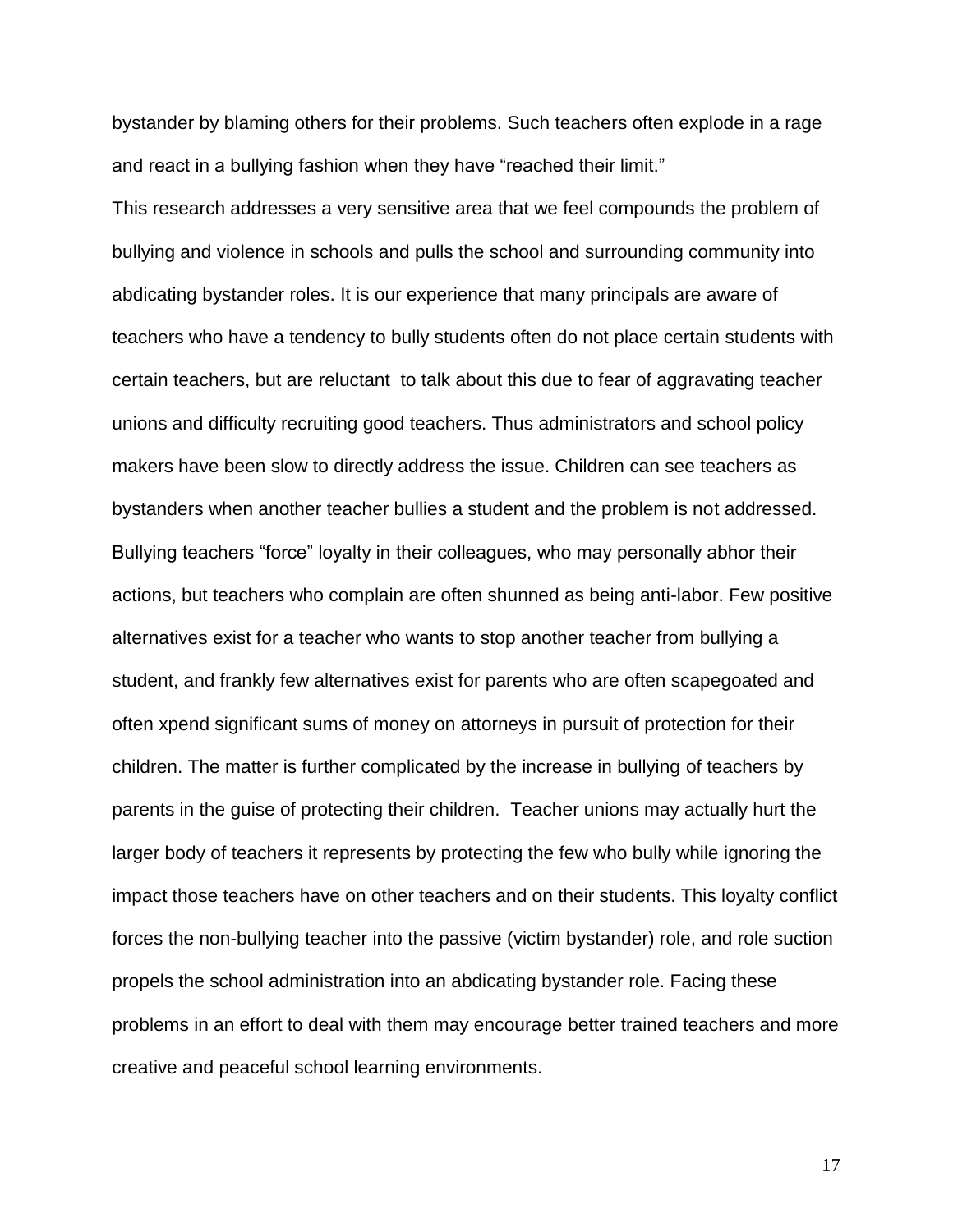# **Case Study II : The abdicating bystander role of the school and community in the murder of a school teacher<sup>2</sup>**

On December 5, 2001, an African American family life counselor and minister was stabbed to death by a 17-year-old student in front of two teachers and eight students, the first recorded case of the murder of a teacher by a student in Massachusetts. The student is now serving a life sentence for second-degree murder with the possibility of parole after 15 years. The murder took place in an alternative school designed for adolescents with behavior disorders.

 $\overline{a}$ 

 $2$  Data for this case was taken from police reports of the eye witnesses to the murder as well as the clinical case record of the student convicted of murder.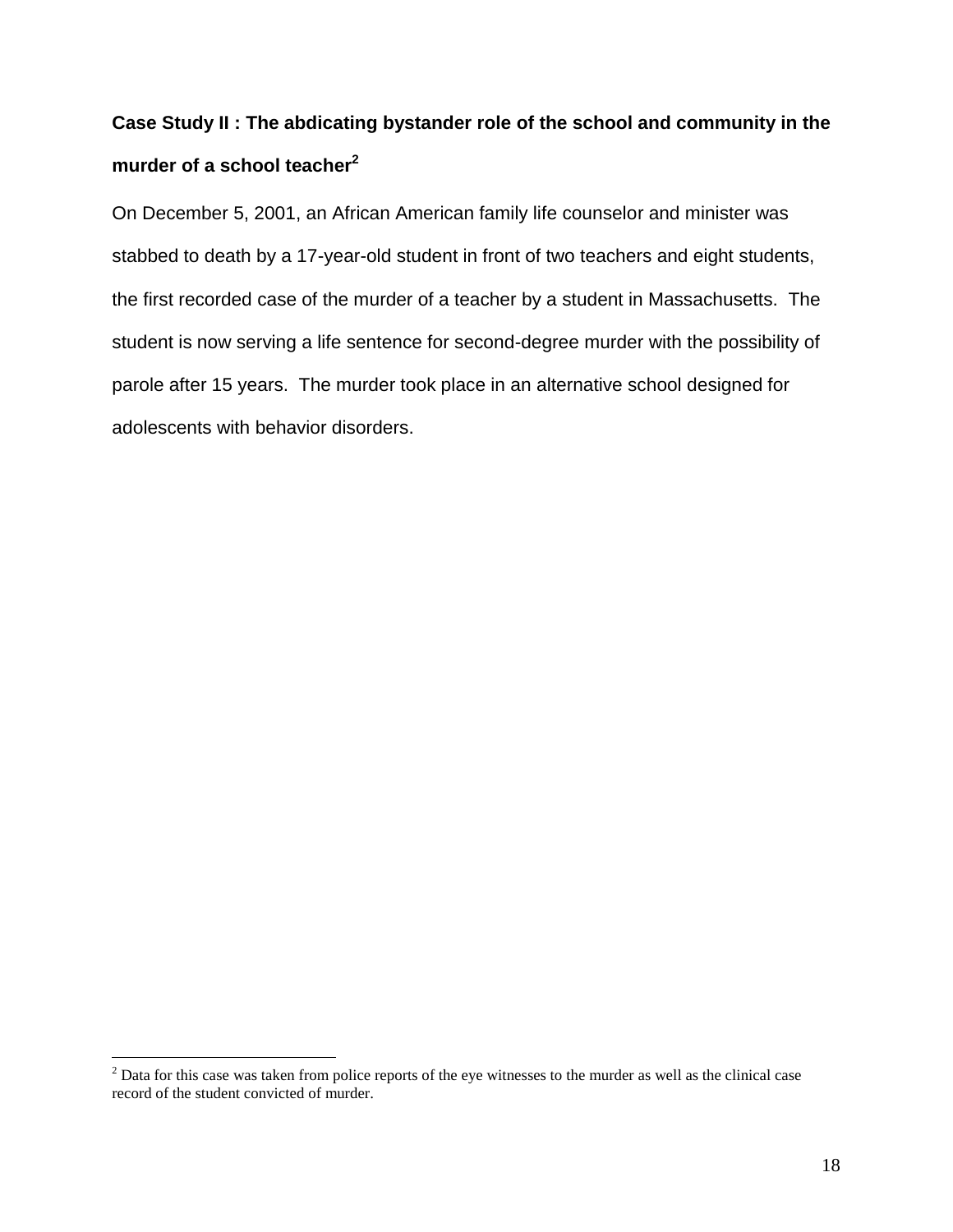The murderer was a young man who had been shuttled between living with his mother, grandfather and with friends, transient situations resulting from a conflict with his mother. At the time of the murder, he had been on probation for stabbing his mother. Reports indicate that he felt overburdened and devalued by his family, specifically by his duty to care for his two younger siblings. He was also resentful and angry at what he experienced as a devaluation of his social status by his mother by what he felt was her publicly shaming him by calling his friends to apprise them of what she saw as his manipulations. In this incident, which was eerily similar to his

[Page 225  $\rightarrow$ ]

stabbing of the teacher, he used a small blade to lash out against his mother: life events seemed to create a pattern of fear-based response against perceived shame and humiliation in this boy, a response called "injustice collection" in the recent school homicide literature e.g. (11).

Reports also indicate that the boy worked with counseling services in order to try to repair his relationship with his mother. He also participated in individual psychotherapy as well as case management efforts by state agencies, probation personnel, and private sector therapists to motivate a process to reconnect him to a more positive relationship with his mother. In fact the murdered teacher was trying to find a place for him to stay because of these conflicts.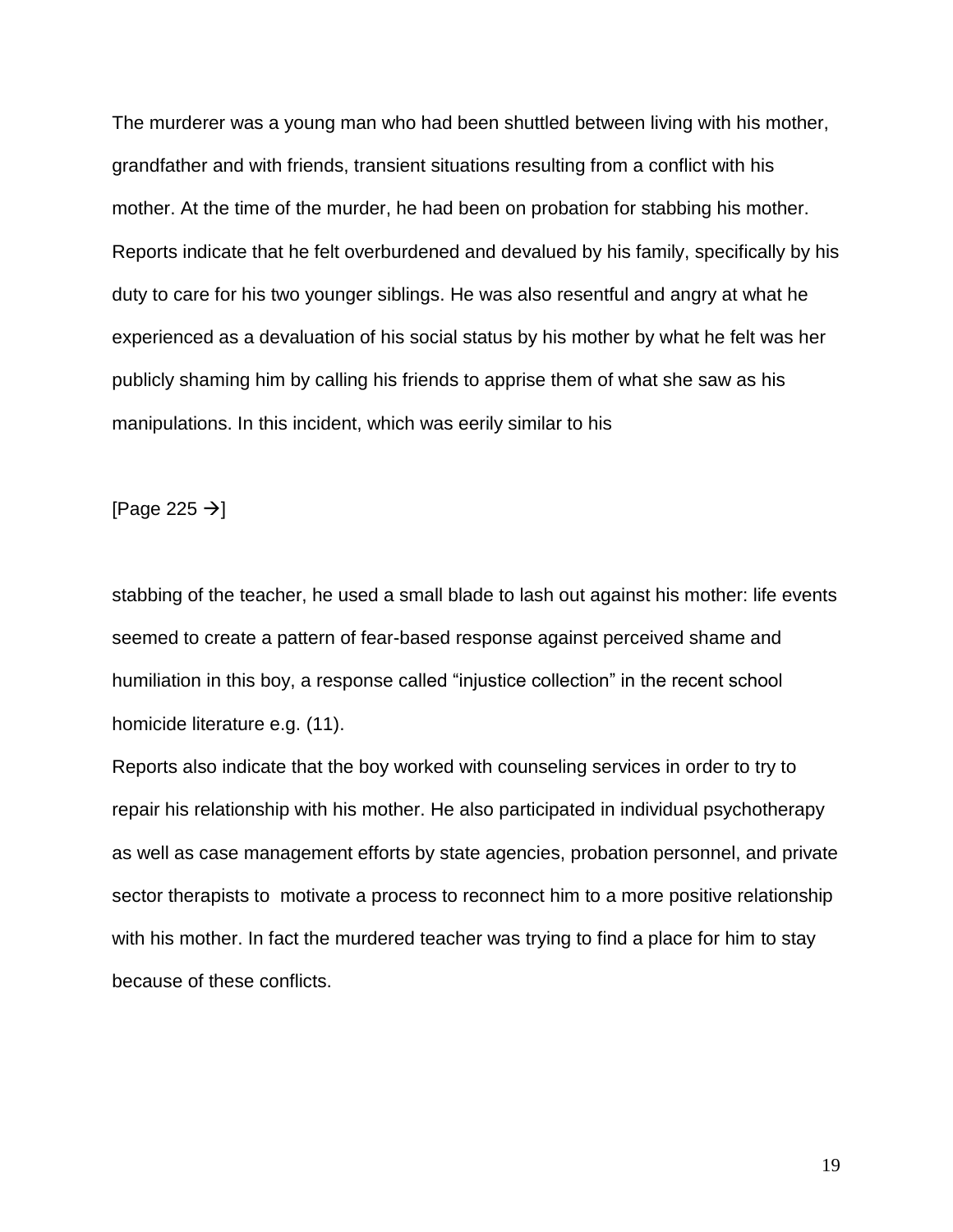The lethal interaction began after the boy entered the classroom. Just prior, in the hallway, the victim had asked the boy him to remove his hood. The boy remarked to two other students that he was sick of "the same old thing every day."

One of the students described the lethal incident: "We were going to sit down at our desks when I heard the student and the teacher arguing by the teachers desks, which is near the hallway door. I hear the teacher ask the student again if he would "just take the hood off." The student told the teacher that wanted to be left alone. The teacher moved as if he was about to touch the student and the student told him not to. The teacher said something like "what is that going to solve or do." The student then said again, "don't touch me." The teacher then said something that I couldn't hear. I then heard the students say, "you ain't going to leave me alone about it." The student then took off his coat that had the hood underneath. When the student took his coat off it looked like he wanted to fight the teacher. The teacher looked like he was squaring off too. The student then shrugged his shoulders a few times and brought his hands up in front. The teacher then made a fake left at the student. He came close but didn't hit the student. At this time, they both started going at it. They were both throwing punches. Punches were landed by both of them." The teacher was fatally stabbed in the abdomen in blows that looked to the audience like punches, and initially, the teacher seemed unaware that he had been seriously injured. He left the classroom and various people asked him if he was OK, to which he replied that he was, until finally the school nurse noted he was "covered in blood from his shirt to his shoes." CPR failed, and he was dead on arrival at a local hospital.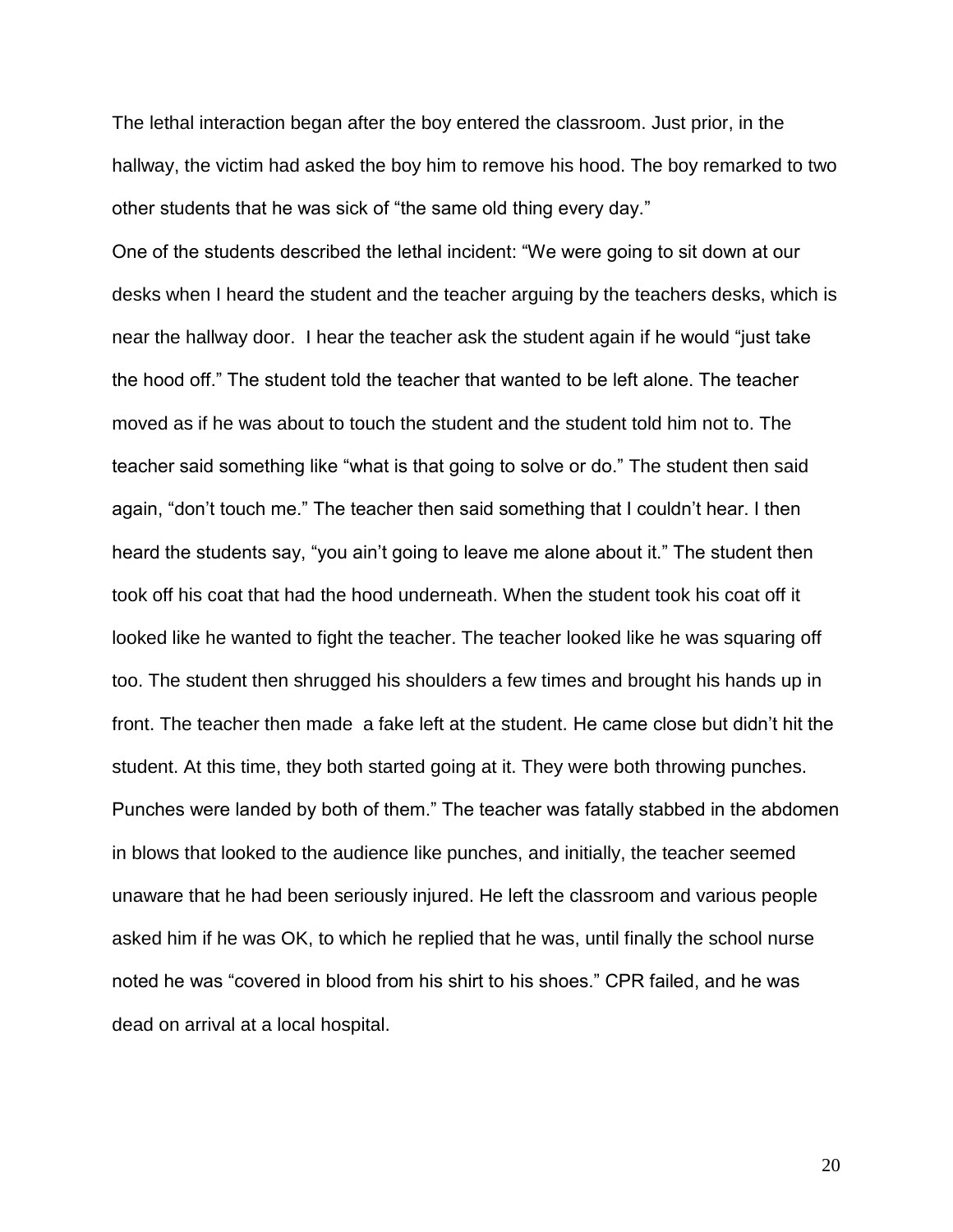In this tragic example, the murdered teacher had been put in a complicated, undefined role, a role the students did not fully understand. They called him a "security guard or counselor."

This boy had repeated and prolonged absenteeism, was disconnected from any positive environment in the school, and expressed a feeling of being picked on and regularly provoked by his teachers and peers. His past history of psychiatric disorder was relatively insignificant although there was a single experience of trauma due to kidnapping when he was about seven, which resulted in the development of night terrors. His father was functionally absent, a street criminal and visible to him in that role from time to time. His mother was hard working and an overburdened social service worker. He experienced her as an exhausted victim of the system and there were regular fights with his stepfather. He was often unkempt with poor bodily hygiene, which was the reason he gave for wearing his hood, concerned about how others would see him. He noted to his therapist on one occasion that he "had to fight in order not to be seem as weak by other kids." He spoke regularly of the victim, whom he felt was accusing him of things he did not do.

### [Page 226  $\rightarrow$ ]

The school administration, school board, and people in the community the school served collectively assigned a very confusing role to the teacher, and in doing so functioned as an abdicating bystander. The teacher was of imposing stature and had been recruited to monitor behavior problems as well as to counsel and teach students. It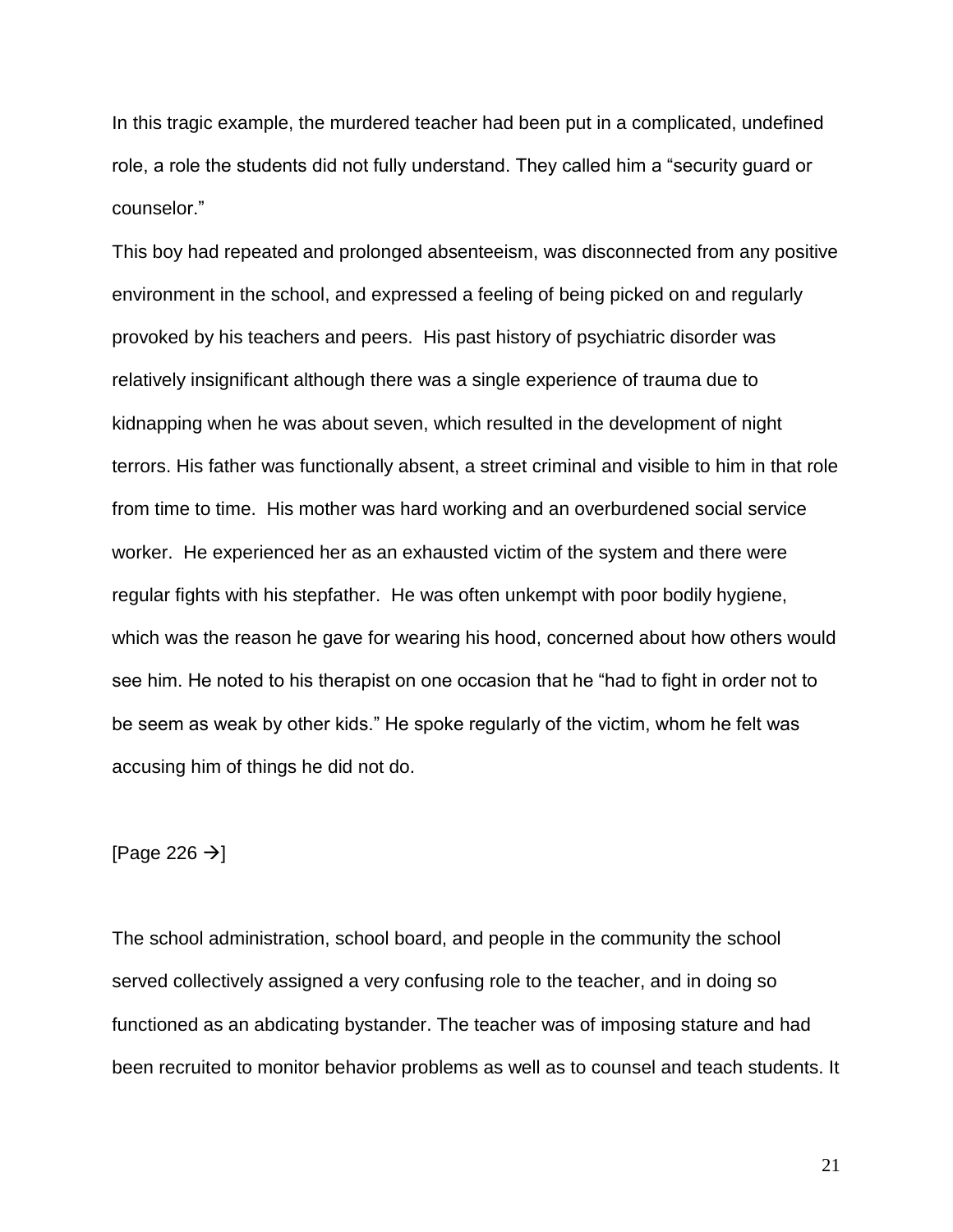is often assumed that a big strong individual with the authority of a teacher may know how to handle these complicated and contradictory roles but he was not trained for the dangers of such a situation and especially in how to activate a helpful bystanding role for himself.

#### **Intervening in Schools to Reduce Pathological Bystanding**

The Peaceful Schools Project $^3$  began as an attempt to test a psychodynamically influenced social systems approach to bullying and violence in elementary school settings. The theory driving the intervention was an evolving one and the experimental model is abductive; that is instead of a formal proposal of hypothesis with testing of that hypothesis the project evolved as a trial of ideas. The intervention was thus modified as various aspects of ideas worked or did not work. Between 1993 and 1996 a pilot study was launched in three elementary schools in a Midwestern city (32). The intervention was largely driven by the teachers who implemented it; these teachers were also involved in deriving concepts and creating the interventions and were not reluctant bystander participants forced into the research by administrative fiat. High buy-in by those involved has been shown to be an important indicator of success in any complicated social systems intervention where the goal is to change the way the system operates. The two schools involved in the formal trial were matched for demographic characteristics and a third school was chosen and compared since it was in a more affluent part of town. The intervention school had a very high out of school suspension

 $\overline{a}$ 

<sup>&</sup>lt;sup>3</sup> The Peaceful School Project, Co-Principal investigators: Peter Fonagy Ph.D., Eric Vernberg, Ph.D., Stuart W. Twemlow, MD, Research Department, The Menninger Department of Psychiatry, Baylor College of Medicine, Houston, Texas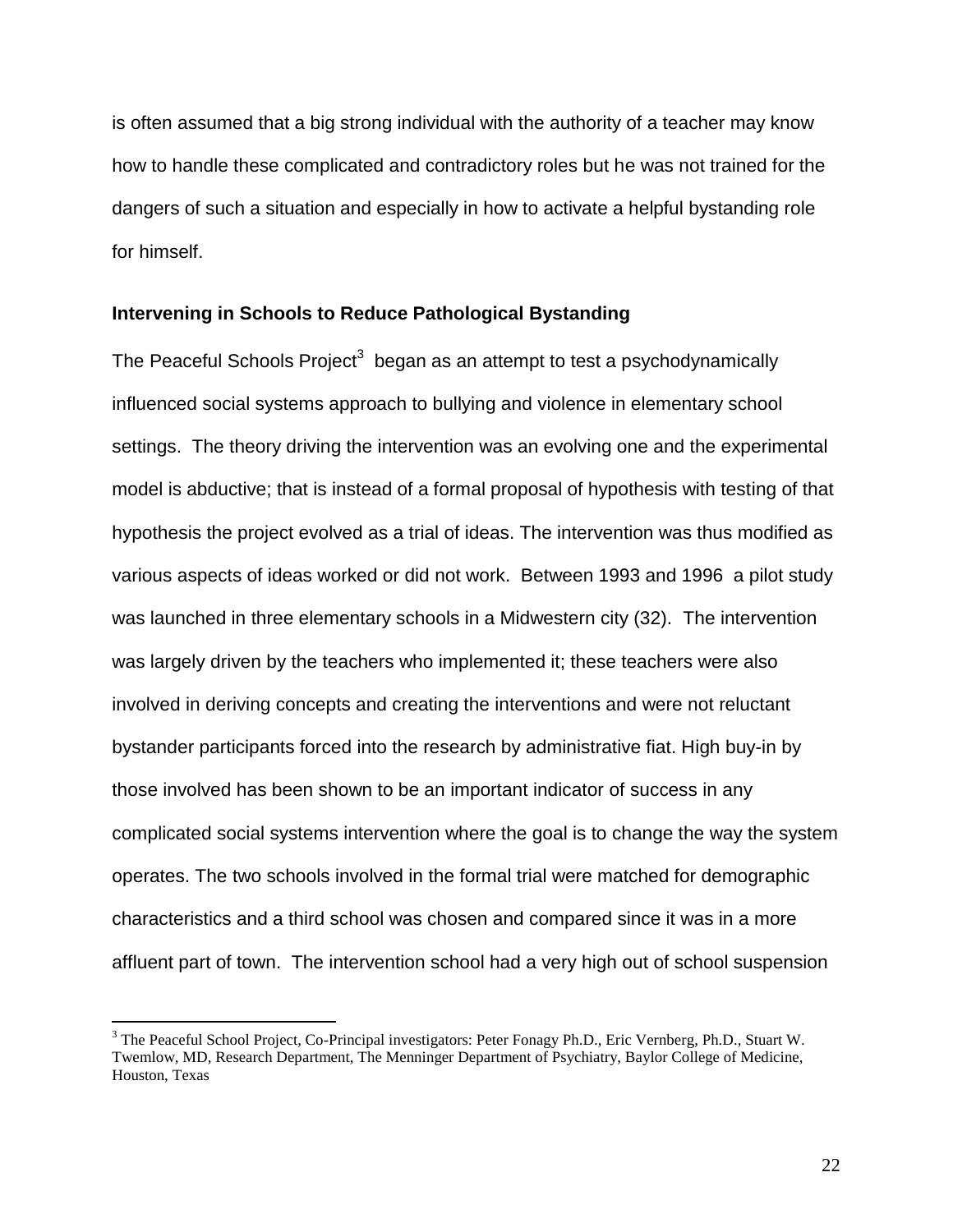rate, a high rate of violent incidents, and a record of very poor academic achievement. The control school matched demographically, was built in an almost identical way and was also in the same socio-economically deprived area. The control school received only formal psychiatric consultation as has been traditional in school psychiatry for many decades. Data was collected largely by teachers invested in the project and the cost of the overall project was minimal. The project did not pathologize psychiatric groups or at risk children and thus did not invoke expensive referrals to medical care and other experts. Since the project was addressed to a current need that was felt as urgent and was designed by those who experienced the need, the buy-in problem was minimal and schools were willing to tolerate longer term, more difficult solutions rather than quick fixes designed to placate a possibly impatient school board or electorate.

We found that instead of overloading teachers and students with massive initial training, ongoing supervision based on a psychoanalytic/psychodynamic model was more practical to trouble shoot problems as they emerged.

The program utilized four primary components; first a **Positive Climate Campaign** with reflective classroom discussion, counselor led sessions, and posters, magnets, bookmarks, etc. to encourage a shift in language and thinking of all students and personnel, in relation to coercive power dynamics which were assumed to dominate the violent school environment (33). In such a model children help each other resolve issues without adult participation. This helpful bystanding mode is demonstrated by examples such as sharing playground equipment peacefully and not pushing and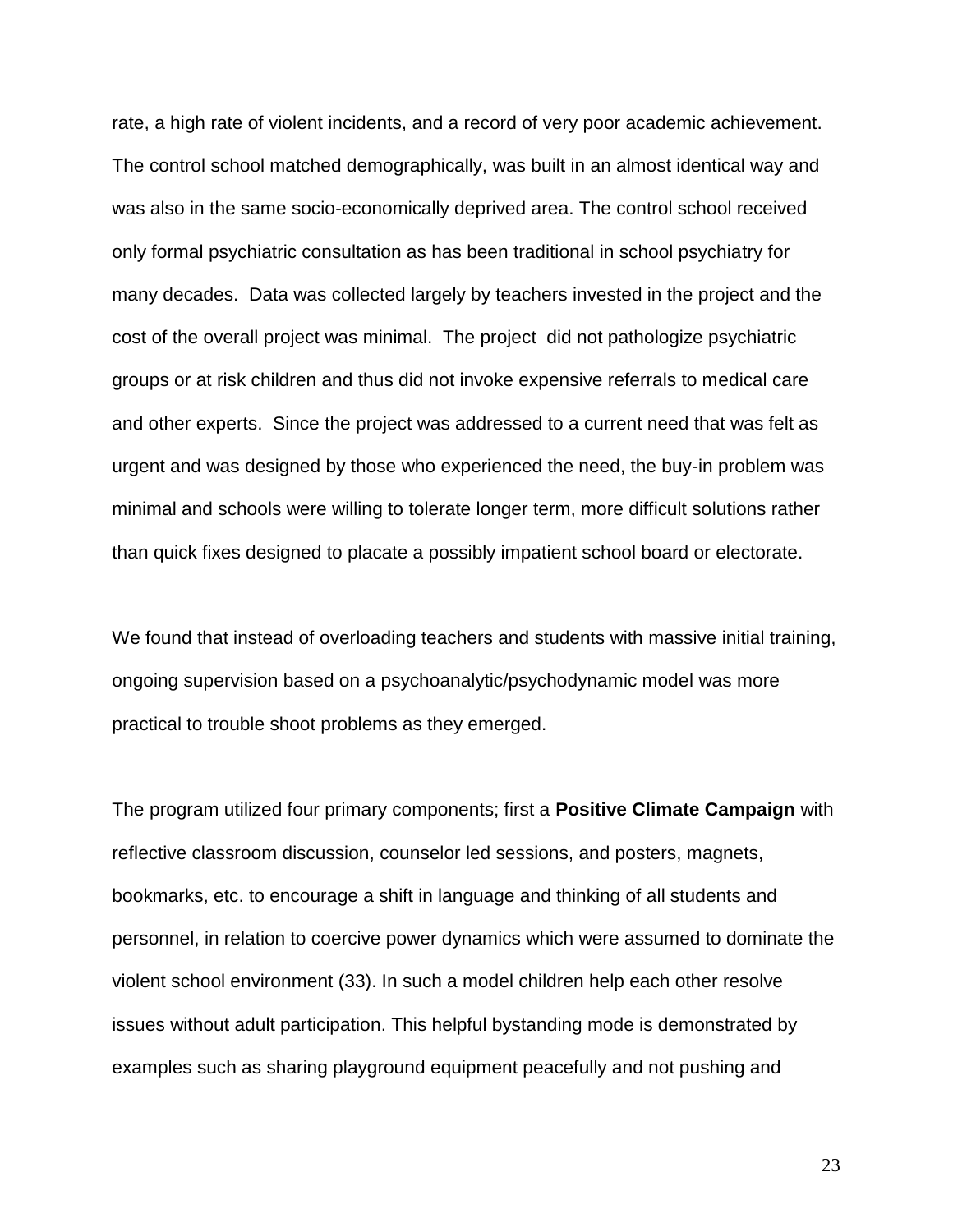jostling in the lunch line. A **Classroom Management Plan** assists a teacher's discipline skills to focus on understanding and correcting the root problem rather than punishing and criticizing behavior and emphasizes the important role for children in resolving these problems rather than only teachers. For example, a behavioral problem in a single child is conceptualized as a problem for the whole class, each individual occupying bully, victim, or bystander roles. Scapegoating a single child is thus reduced and insight into the meaning of the behavior and the personal responsibility of all bystanders becomes paramount. A **Physical Education Program** was designed from a combination of role-playing, relaxation, and self-defense techniques derived from the martial arts. Such skills help children handle victimization and bystanding behavior by fostering an understanding of them through role-playing and in the instruction of physical and psychological techniques to handle such victimization. The program helps children protect themselves and others with non-aggressive physical and cognitive strategies; for example enacting bully-victim-bystanding roles provides students with alternative responses to fighting. Learning ways to physically defend one's self (e.g., when grabbed, pushed, or punched) was coupled with classroom discussion emphasizing personal self-control, the importance of helping others to respond effectively (helpful bystander role), and respect for other people and the environment. Finally schools put into place one of two support programs: **Peer Mentorship** or **Adult Mentorship**. These relationships provide additional containment and modeling to assist children mastering the skills and language to deal with power struggles. For example mentors refereed games, helped resolve playground disputes, and maintained an emphasis on the importance of helping others.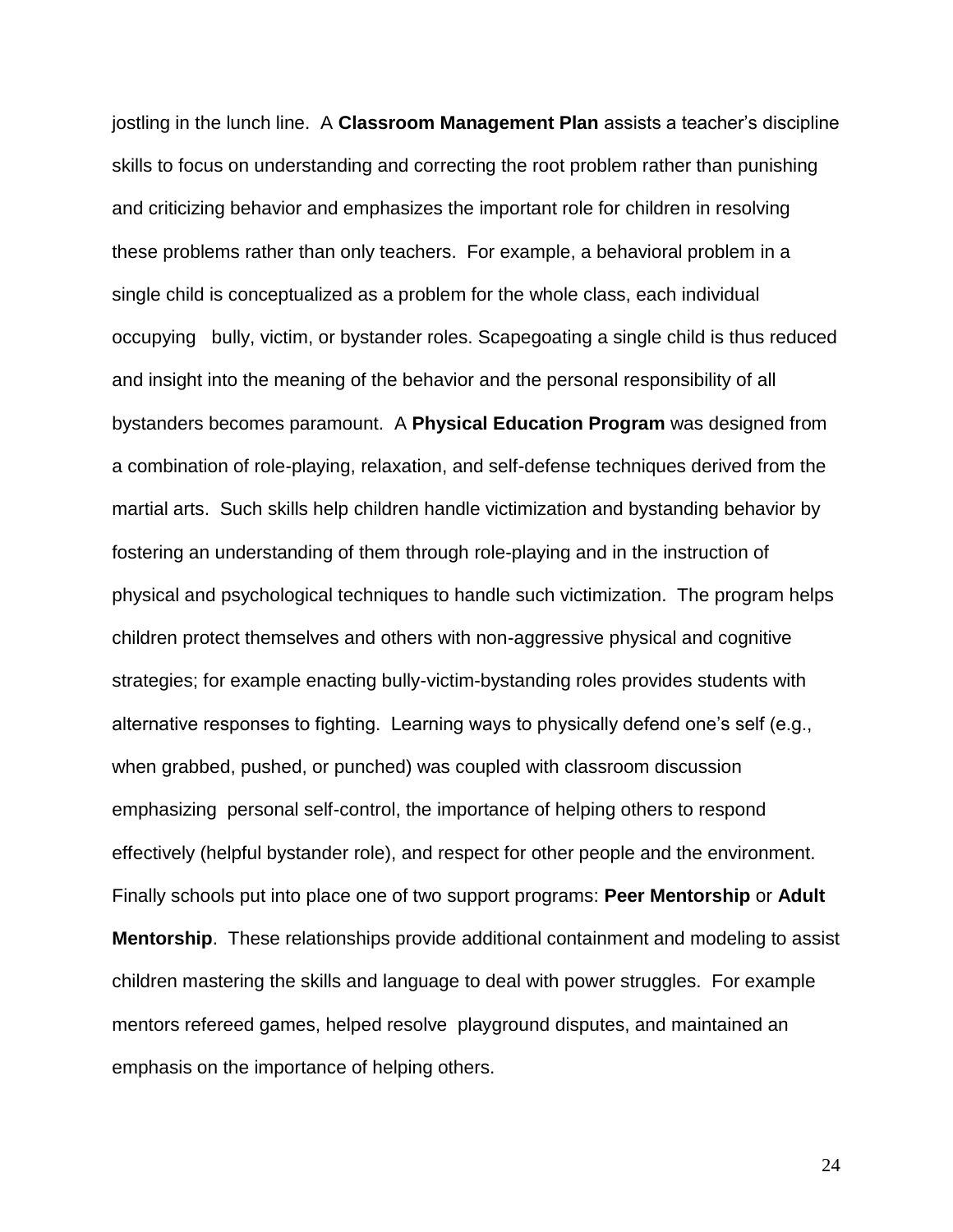From 1996 to 2000 the program was expanded to five schools in the district where academic performance was investigated using a multiple base line design (34).1,106 students were monitored before and after the program across the school district for academic attainment according to standardized Metropolitan Achievement Test Scores. An equivalent control sample of 1,100 children from school districts who attended schools that did not join the program was compared. Program participation was associated with pronounced improvement in the student's achievement test scores, with notable reductions in the scores of students who left schools with active programs. In a later evolution of this project nine schools and 3,600 students were involved in a randomized controlled trial of the intervention between 2000 and 2003. The experimental intervention was compared to three other schools that received a traditional child psychiatry consultation for a half day a week involving assessment of children and observation of classroom behavior, a model that has been used in school psychiatric consultation for several decades. Finally, three schools received no intervention but were promised the most effective of the other two interventions after a two-year period, if they desired it. This was an attempt to provide a motivated control group rather than a pure no-treatment group.

[Page 228  $\rightarrow$ ]

Although the final results of this trial are not available at this time and will be reported when the data is fully analyzed, preliminary findings point in the directions expected: in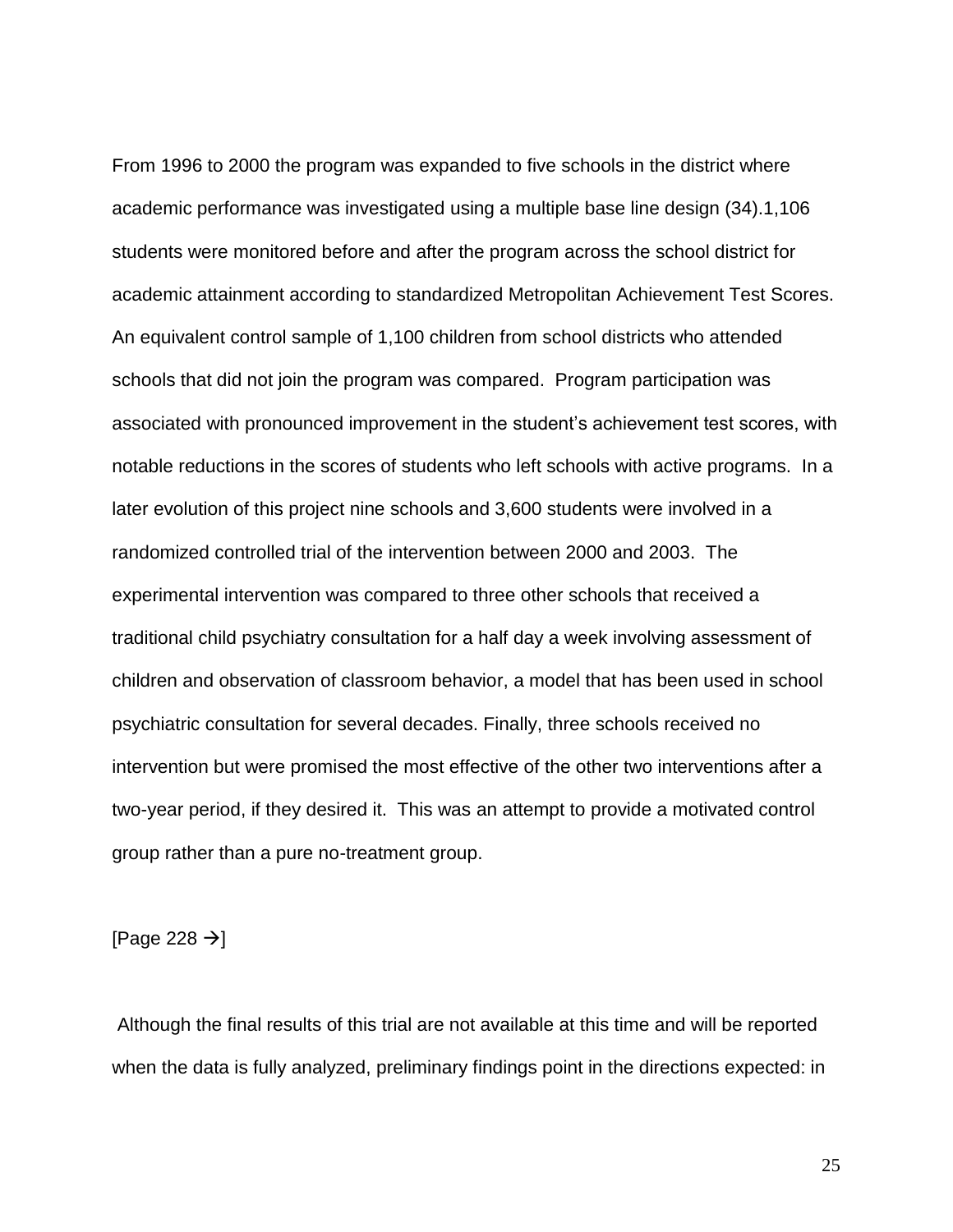the intervention schools there was a marked decrease in victimization of children by self report and peer nomination with an increase in helpful bystander behavior towards each other, representing an increase in reflectiveness and mentalization and an enhancement of the helpful bystander role in ameliorating the bullying process. Teachers in experimental schools observed that they have less to do during recess since children often resolve their own conflicts using the language and techniques they have learned. Principals often have less to do since teachers do not make regular and frequent referrals to them for discipline and the school as a whole becomes more performance oriented.

As expected, teacher buy-in to the program was closely related to its effectiveness. Biggs (19) conducted a study of teacher fidelity and how that may have influenced helpful bystander or negative bystander interactions. Students' bully-victim-bystander interactions were assessed using peer reports on two sets of behavior nomination items. One set comprised a helpful bystander scale which included three items assessing students' reputations for helping victims when they are being bullied (e.g. "tries to stop it when they see a kid getting bullied or picked on"). The second set comprised the aggressive (bully) bystander scale including three items assessing students' reputation for encouraging and joining in on classmates that are bullying others (e.g. "joins in or cheers when they see a kid getting bullied or picked on"). For each item, participants were presented with a classroom roster and asked to identify any individuals who fit the descriptions. Findings suggested that students whose teachers reported a greater fidelity had greater empathy (defined as a student's awareness of the negative effects of victimization of other students) over time than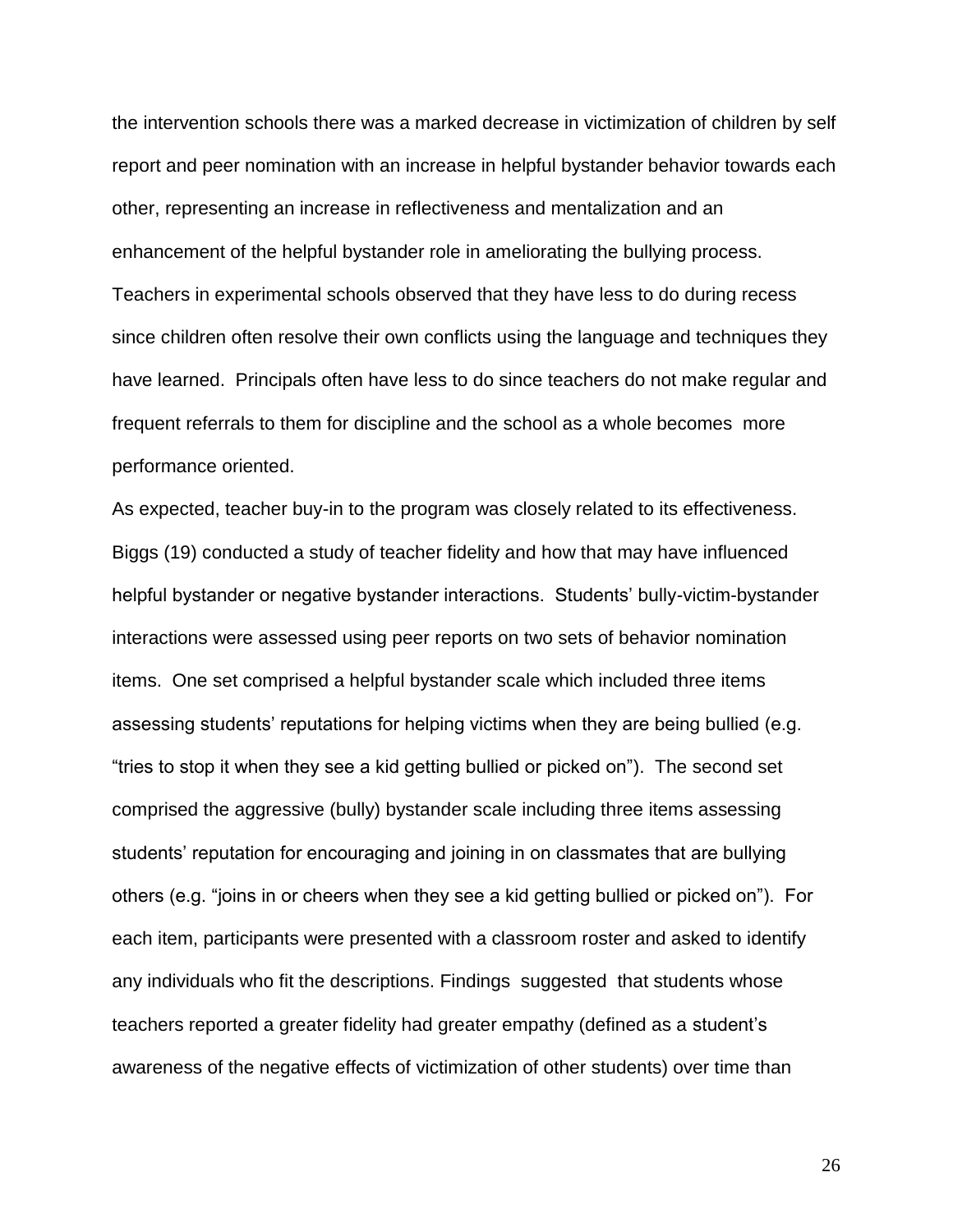students whose teachers reported less fidelity. Overall the study suggested that the natural developmental "hardening" of students' attitudes to other students' bullying was ameliorated by this program; that is, the decrease in empathy was less in those in experimental programs than in control conditions. The results also suggested that students whose teachers reported greater fidelity were viewed by peers to show less aggressive (bully) bystanding than did students whose teachers reported less fidelity. Over the second and third years of the program, helpful bystanding behavior was significantly related to the adherence of teachers to the elements of the program and awareness of its usefulness. Students whose teachers reported greater fidelity were viewed by peers to show more helpful bystanding over time than did students whose teachers reported less fidelity.

This program was instituted in elementary schools on the basis of the empirical hypothesis that beginning an intervention earlier in life is more likely to have a lasting effect than beginning later. Young children thoroughly enjoyed being more responsible for their own helpful actions towards each other, including conflict resolution, than if they had to ask for the help of adults. As might be anticipated this is part of the growth expected as they become more biologically and psychologically competent. The learning curve for children is especially influenced in the young by complex psychological factors including identification with teachers as role models. One educator cogently noted that education is the cure to the extent that ignorance is the disease. By overemphasizing intellectual and instructional approaches to problems in the learning environment, teachers, curriculum, and policy planners inadvertently occupy avoidant and abdicating bystander roles, thus undermining the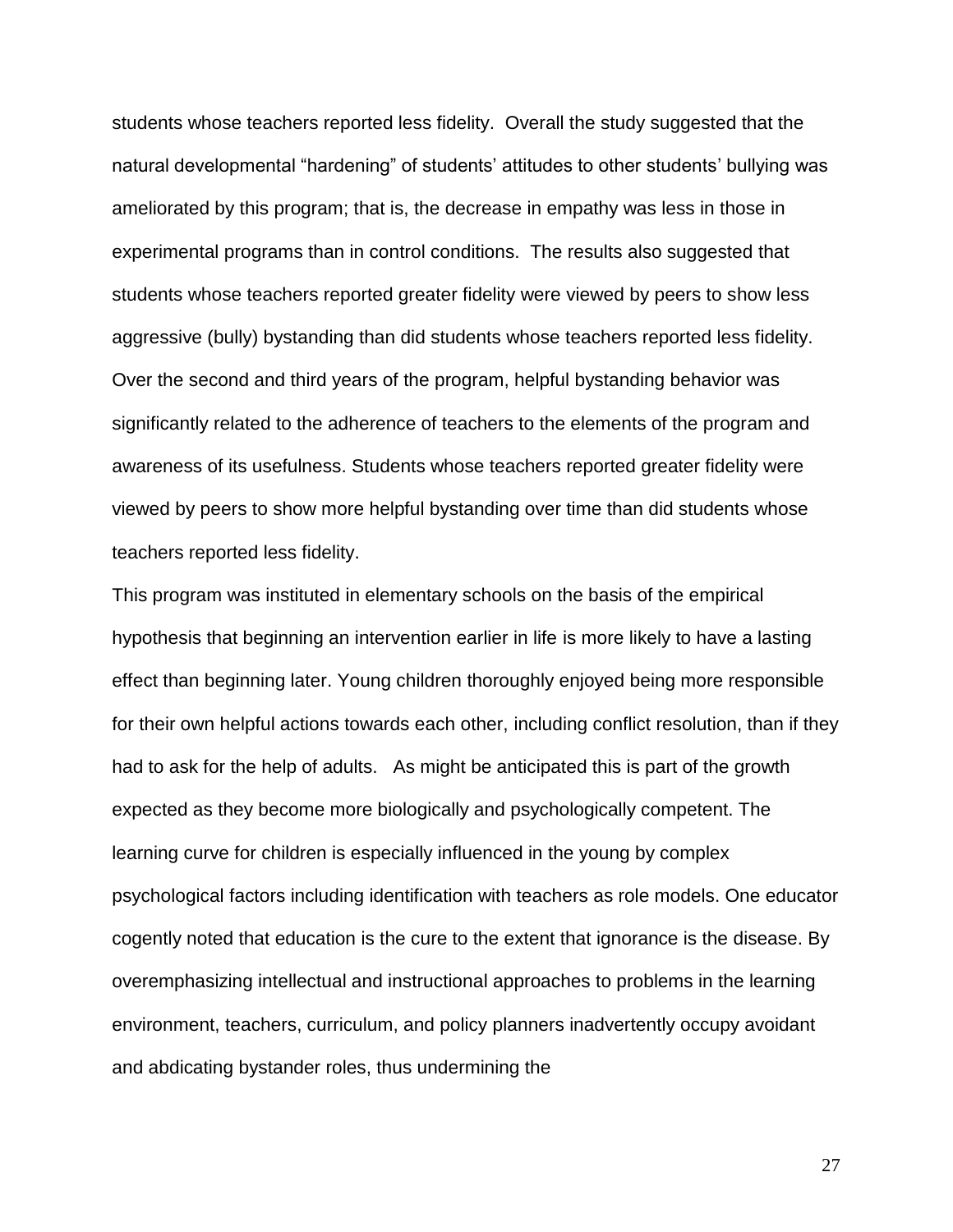[Page 229  $\rightarrow$ ]

potential value of their function as a role model for children and exemplar of these critical psychological factors which facilitate intellectual, social and emotional learning.

#### **Conclusion: Innovative approaches to school and community violence**

Although it is beyond the scope of this paper to explore in detail the complicated problem of violence in the community at large, studies of violence in schools provide a potentially useful microcosm for understanding surrounding community violence. Schools have often failed to realize that education also depends on the social and emotional climate surrounding learning as evidenced by the largely behavioral training of schoolteachers in educational psychology with little emphasis on normal and pathological development, unless the teacher elects for specialized training. Given this narrow focus on intellectual training it is not surprising that coercive power dynamics are not given sufficient attention. One result of this limited focus is that community leaders can scapegoat agencies those who have been delegated the responsibility to educate children and to provide a safe learning environment, such as teachers and law enforcement officers. Without sophisticated awareness of pathological bystanding roles, problem children can be unnecessarily "evacuated" into the medical or criminal justice system and special classrooms and schools as aberrant or sick. Such an action causes considerable expense for the community and does not address the universal responsibility of everyone in the community for how schools function, an abdicating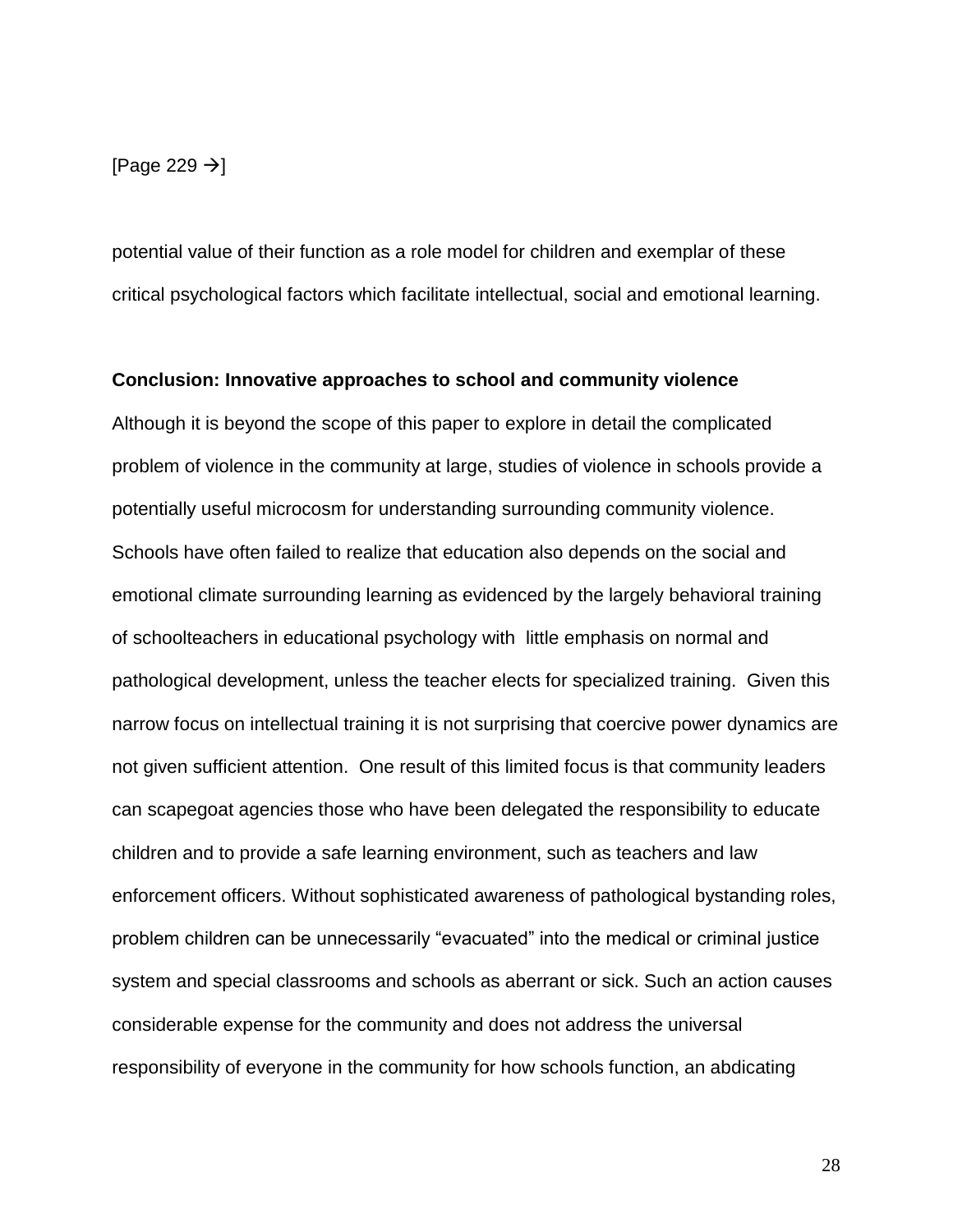bystander role as we have defined it, dramatically illustrated in the case of the murder of the teacher. Since education is not just a right or a service it is a defining necessity for a healthy society, addressing the social and emotional needs of children is an imperative of even greater importance than attention to structural issues in the school climate, such as the use of increasing security surveillance and increased presence of law enforcement. The work of Sampson and others (35)on the collective efficacy of communities in the Chicago area is a helpful model. Collective efficacy is defined as social cohesion among neighbors combined with a willingness to intervene on behalf of the common good. Their large scale studies showed very strong evidence of a link between that factor and reduced violence in over 300 Chicago neighborhoods.

#### **Table 3 about here**

Table 3 represents a summary model for the social and psychological factors that we feel are in a dialectical, co-created relationship with each other. Helpful (altruistic) bystanding will promote mentalization, and vice versa. In such a community, social affiliation and the needs of the group as a whole are of dominant concern, i.e., an individual sees personal needs as interdependent with the needs of others. The Peaceful Schools Project described in this paper addresses these two elements in a primary prevention and secondary prevention approach to school violence. Coercive and humiliating power dynamics (defined as the conscious and unconscious use of force and humiliation by individuals and groups against other individuals and groups) and social disconnection (the feeling of being actively separated from a social group in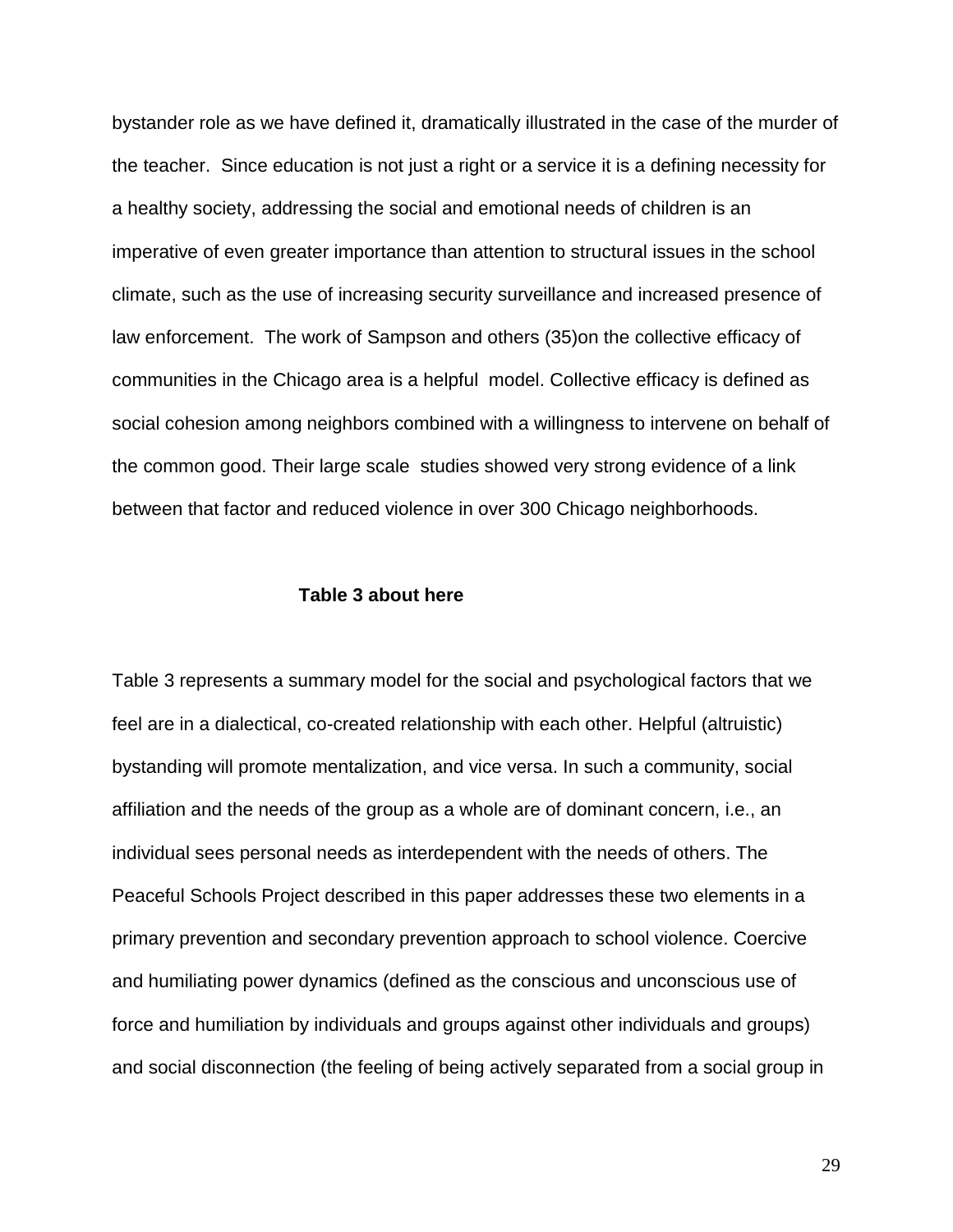the community, are two other factors that the research of Sampson and others, including Felton Earls, in social sciences research have related to violence and other forms of community disruption. Such factors create a social crucible of at-risk groups of in-

[Page 230  $\rightarrow$ ]

[Figure 1: A socio-psychodynamic model of community health]

dividuals who may be violence prone, inviting a secondary prevention approach to such problems. These communities consist of individuals or small groups fighting for their own survival and the needs of the larger community are often ignored or forgotten. When coercive power dynamics and social disconnection become a fixed modus operandi of a social group, outbreaks of lethal violence occur, such has been hypothesized in the adolescent homicide perpetrators in the spate of murders in schools in the '90s. Treating such children and their victims, is a tertiary prevention action to address a collapsing and fragmented community.

This research suggests a testable model for producing social harmony in our communities and for improving the learning environment in schools, by connecting all stakeholders as passionate and committed members of the community rather than remaining bystanders in fragmented, self-centered sub groups. From this perspective then, connected and mentalizing people make safer communities.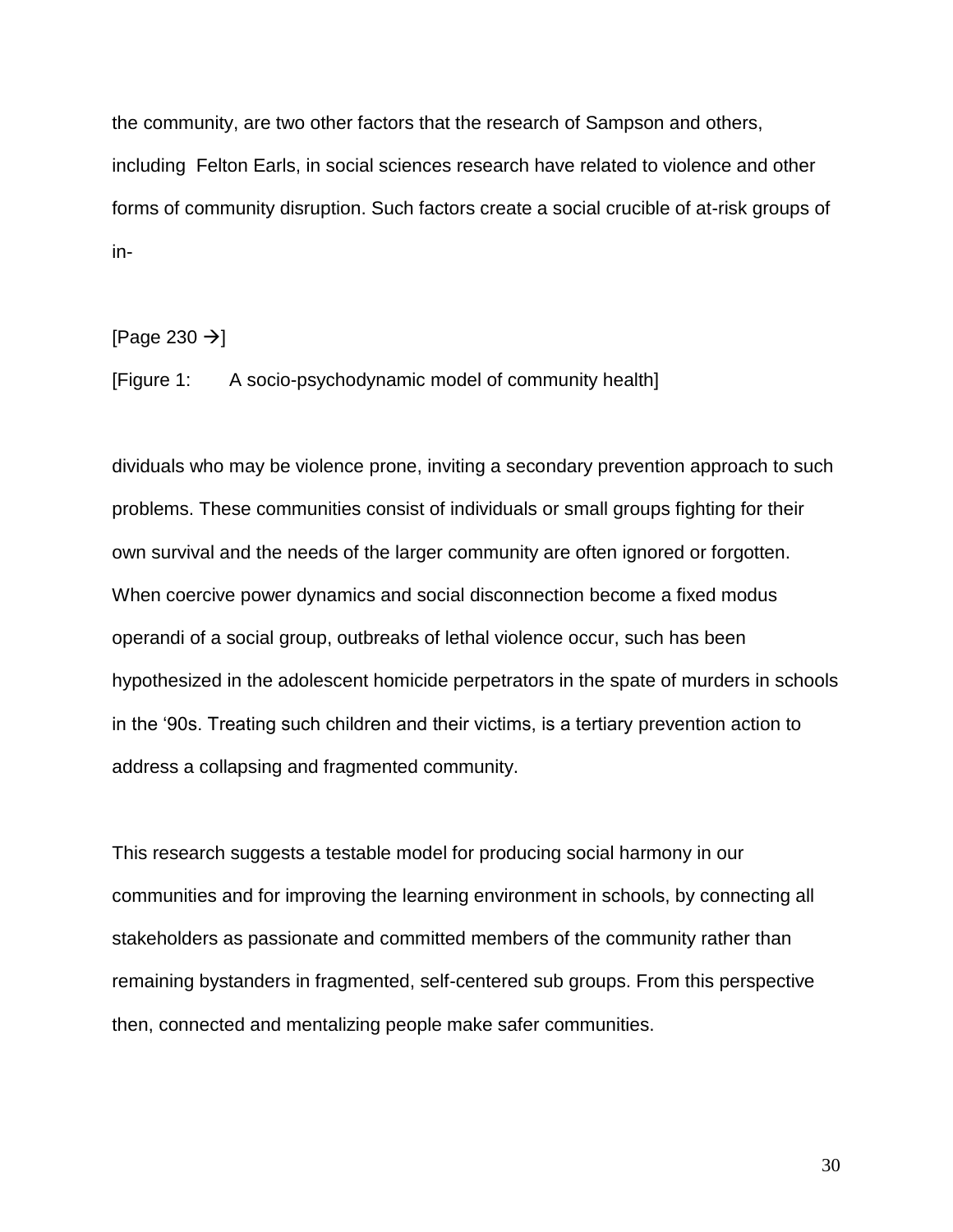# **TABLE 1**

# **BYSTANDING ROLES**

| <b>Type</b>          | Mentalization        | <b>Subjective State</b> | Role in the        |
|----------------------|----------------------|-------------------------|--------------------|
|                      |                      |                         | system             |
| Bully (aggressive)   | Collapse of          | Excitement,             | Establishes a      |
| by stander           | mentalization        | often                   | way to set up      |
|                      |                      | Sado-                   | victimization      |
|                      |                      | masochistic             | within the school  |
|                      |                      |                         | community          |
| Puppet-master        | Authentic empathy    | Arrogant                | Committed to       |
| variant <sup>4</sup> | and reflectiveness   | grandiose sense         | violent outcomes,  |
| of Bully bystander   | collapses. Capable   | of powerfulness         | achieved by        |
|                      | of logical planning  |                         | conscious          |
|                      | and non-feeling      |                         | manipulation       |
|                      | empathy.             |                         |                    |
| Victim (Passive) by  | Collapse of          | Fearful,                | Passively and      |
| stander              | mentalization        | Apathetic,              | fearfully drawn    |
|                      |                      | <b>Helpless</b>         | into the           |
|                      |                      |                         | victimization      |
|                      |                      |                         | process.           |
| Avoidant bystander   | Mentalization        | <b>Defensive</b>        | <b>Facilitates</b> |
|                      | preserved by denial. | euphoria. An            | victimization by   |
|                      |                      | individual action       | denial of personal |
|                      |                      |                         | responsibility     |
| Abdicating           | Mentalization        | Outraged at the         | Abdicates          |
| bystander            | preserved by         | "poor"                  | responsibility by  |
|                      | projection and       | performance of          | scapegoating.      |
|                      | projective           | others. An              |                    |
|                      | identification       | agency or group         |                    |
|                      |                      | action                  |                    |
| Sham bystander       | Mentalization        | Uses conscious          | Neither victim nor |
|                      | preserved            | largely verbal          | victimizer role is |
|                      |                      | manipulation.           | authentic but is   |
|                      |                      | Deliberate and          | adopted for        |
|                      |                      | calm                    | personal political |
|                      |                      |                         | reasons.           |
| Helpful (altruistic) | Mentalization        |                         | Mature and         |
| bystander            | enhanced.            | Compassionate           | effective use of   |
|                      |                      | sometimes               | individual and     |
|                      |                      | outraged at             | group psychology   |
|                      |                      | harm to others.         | to promote self    |

<sup>&</sup>lt;sup>4</sup> In one of the recent school shootings a boy set up a shooting that occurred at a school dance, taking few pains to hide the plan and recruiting a resentful victim bystander into the role of killer. The puppet-master bystander did not attend the dance, but came later to observe the murders at the prearranged time. (36)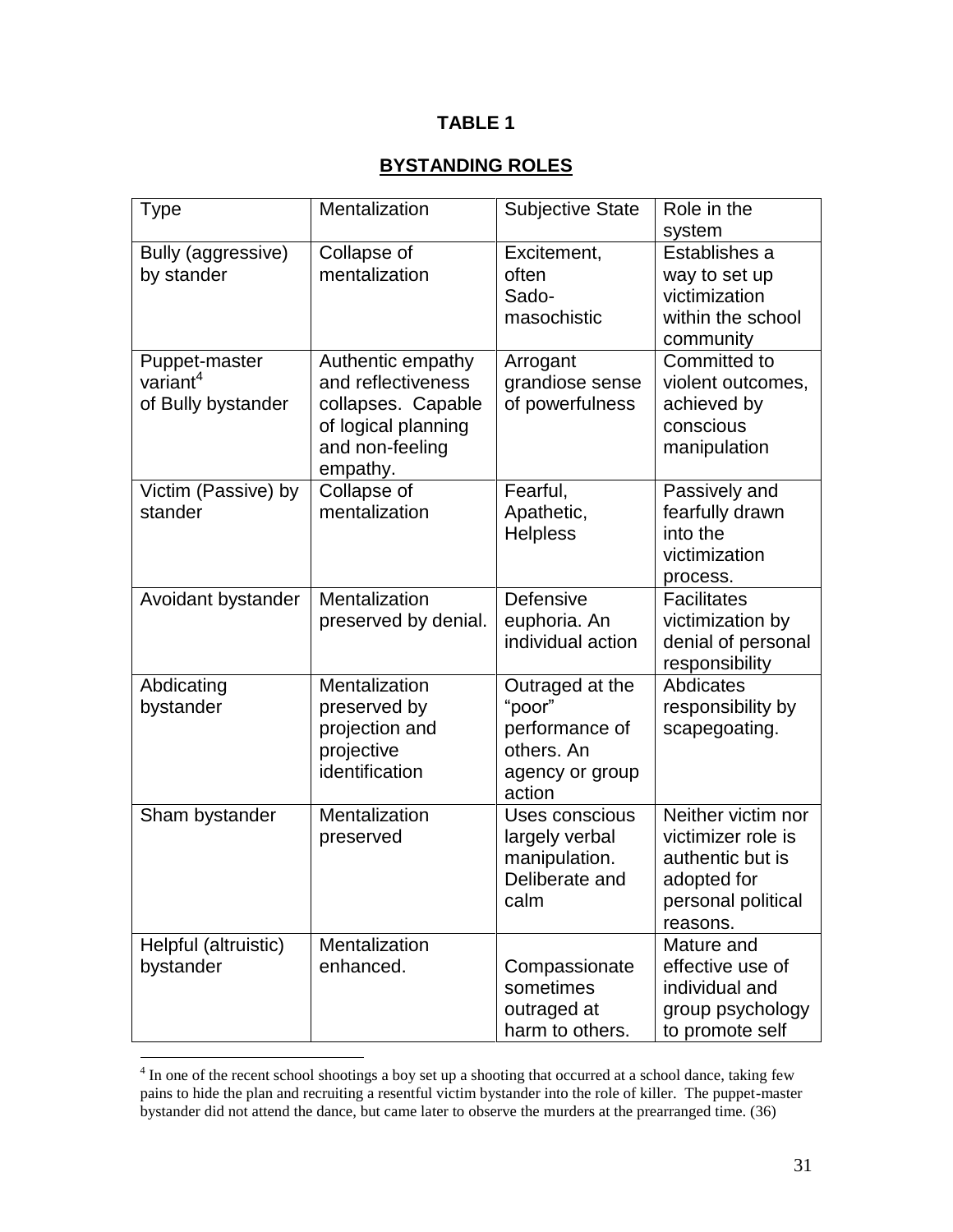|  | Not a "do<br>gooder". | awareness and<br>develop skills to<br>resist<br>victimization. |
|--|-----------------------|----------------------------------------------------------------|
|--|-----------------------|----------------------------------------------------------------|

# **TABLE 2**

# **DISCERNING HEALTHY CHARISMA\***

# **Characteristics of Healthy**

### **Charisma**

- **1)** Non-cutting sense of humor that connects and empathizes with peers to encourage their autonomy and participation
- **2)** Sanguine ability to empathize with peers in a way that helps Self & others

**3)** Creativity applied to leadership that

 promotes creavity in group projects

and in individual group members

**4)** Charismatic leader's personal needs

 are met by benevolent reachingout to

 challenge the peer group to connect

 with their community via helpful projects and activities

**5)** This leader reaches out to foster and

 mentor positive leaders in younger grade level children modeling

future

leaders

**\*Peter A. Olsson, M.D. 88 Darling Rd. Keene, NH, 03431. [drolsson@cheshire.net](mailto:drolsson@cheshire.net)**

### **Characteristics of Unhealthy Charisma**

- **2)** Cutting, sarcastic, cold-aloof humor that puts-down or victimizes peers.
- **3)** Empathy that largely promotes the Self above others and eventually at their expense or harm.
- **4)** Creativity that promotes destructive sub-groups that cause isolation or alienation from the larger group.
- **5)** Charismatic leader's personal needs or psychopathology is deepened by efforts to dominate the peer group.
- **6)** This type of leader bullies or puts-down younger aspiring leaders so as to maintain his or her fiefdom.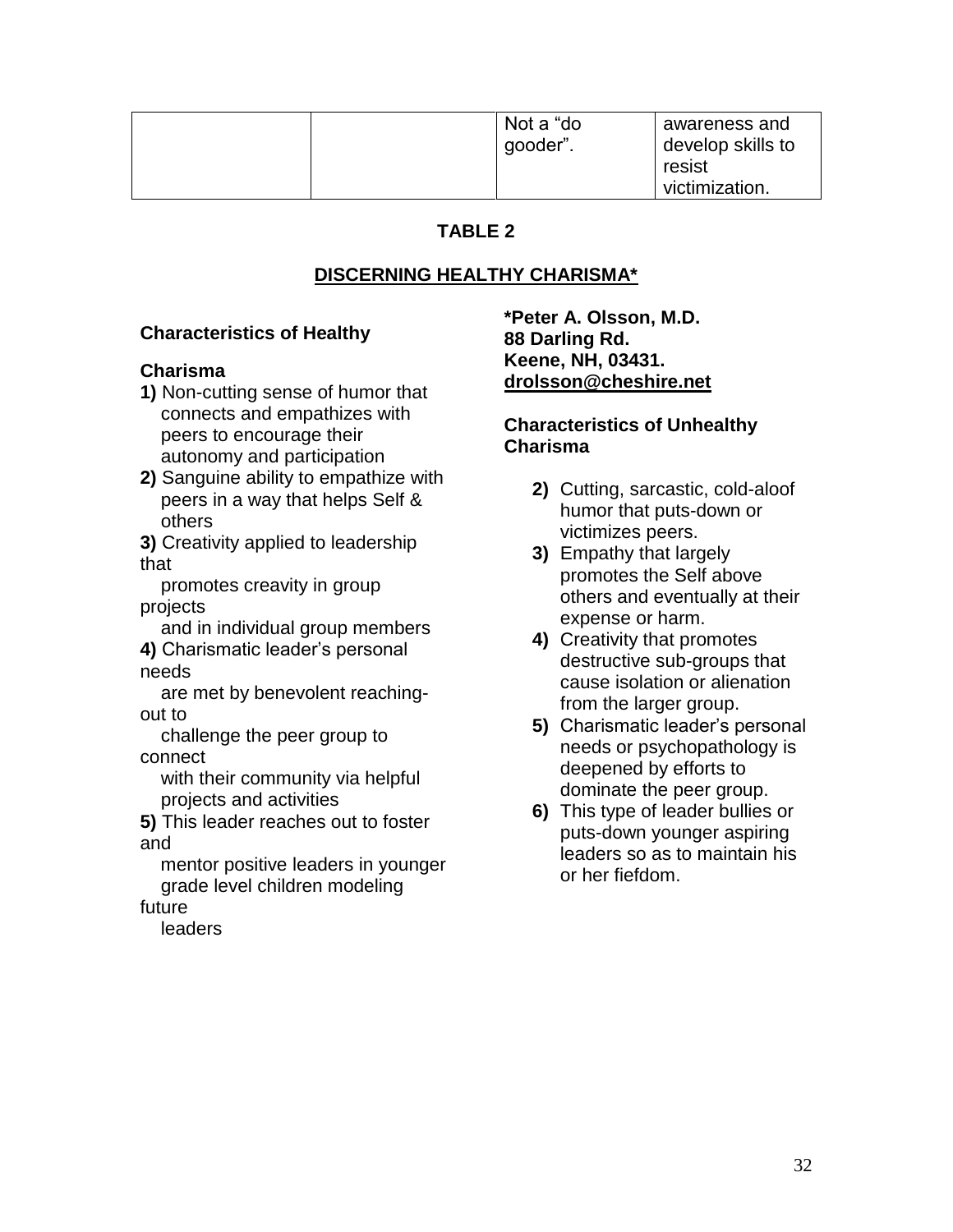# **TABLE 3**

# **A SOCIO-PSYCHODYNAMIC MODEL of COMMUNITY HEALTH**



# **References**

- 1 Fonagy, P. 2001. Attachment Theory and Psychoanalysis. New York, Other Press
- 2 Twemlow, S., Fonagy, P., Sacco, F. 2001. An Innovative Psychodynamically Influenced Intervention to Reduce School Violence. Journal of American Academy of Child & Adolescent Psychiatry **40(3)**: 377-379.
- 3. Patterson, S., Memmott, J., Brennan, E., Germain, C. 1992. Patterns of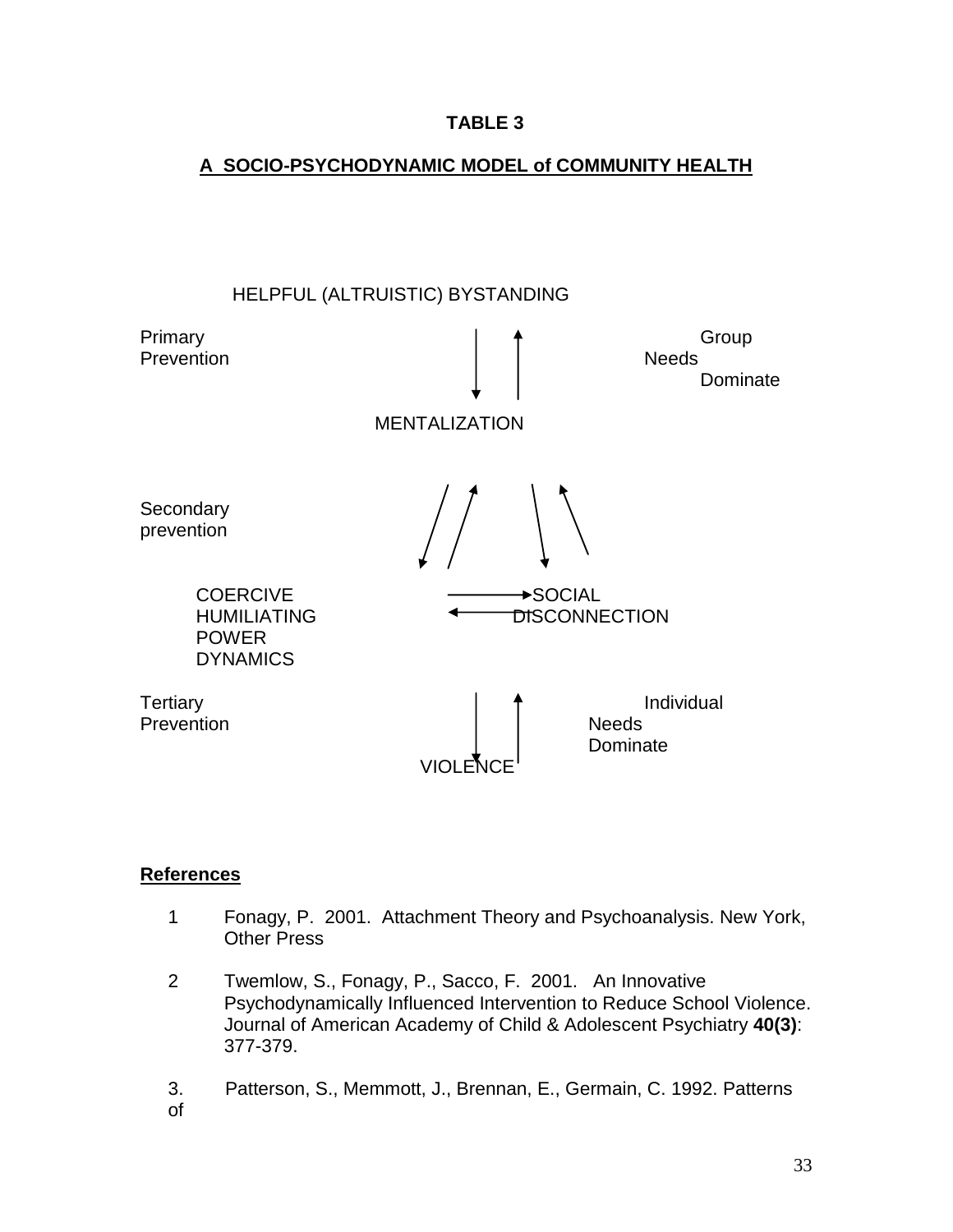Natural Helping in Rural Areas: Implications for Social Work Research. Social

Work Research and Abstract 28, 22-28

- 4. Seelig, B., Rosof, L., 2001. Normal and Pathological Altruism. Journal American Psychoanalytic Association. 49, (3), 934-959.
- 5. Shapiro, Y., Gabbard, G. 1994. A reconsideration of Altruism from an Evolutionary and Psychodynamic Perspective. Ethics and Behavior, 4

(1), 23- 42

- 6. Twemlow, S., Sacco, F. 1996 Peacekeeping and Peacemaking: The Conceptual Foundations of a Plan to Reduce Violence and Improve the Quality of Life in a Midsized Community in Jamacia. Psychiatry: 59, 156-174
- 7. Gladwell, M. 2000 The Tipping Point, New York, Little Brown
- 8. Smith, P., Ananiclouk. 2003. The Nature of School Bullying and the Effectiveness of School-Based Interventions. Journal of Applied Psychoanalytic Studies. **5(2)**: 189-209.
- 9. Olweus, D. 1999. Sweden, In Smith, P.K., Morita, Y., Junger-Tas, J. Olweus, D., Catalano, P., Slee, P.1999, Eds.: The Nature of School Bullying:

A Cross National Perspective. London & New York: Routledge. 7-27.

- 10. Twemlow, S. 2000. The Roots of Violence: Converging **Psychoanalytic**  Explanatory Models for Power Struggles and Violence in Schools. The Psychoanalytic Quarterly. **LXIX(4)**: 741-785.
- 11. Twemlow S., Fonagy P., Sacco F., Vernberg E. 2002. Assessing Adolescents

who threaten Homicide in Schools. American Journal Psychoanalysis.

**62(3)**:

213-235.

12. Cable News Network(CNN). 2001. District Bars Students Who Allegedly

Heard of Shooters Plans.( on-line)

Available:

[www.cnn.com/2001/us/03/08/shooting.studnts.knew/index.html](http://www.cnn.com/2001/us/03/08/shooting.studnts.knew/index.html)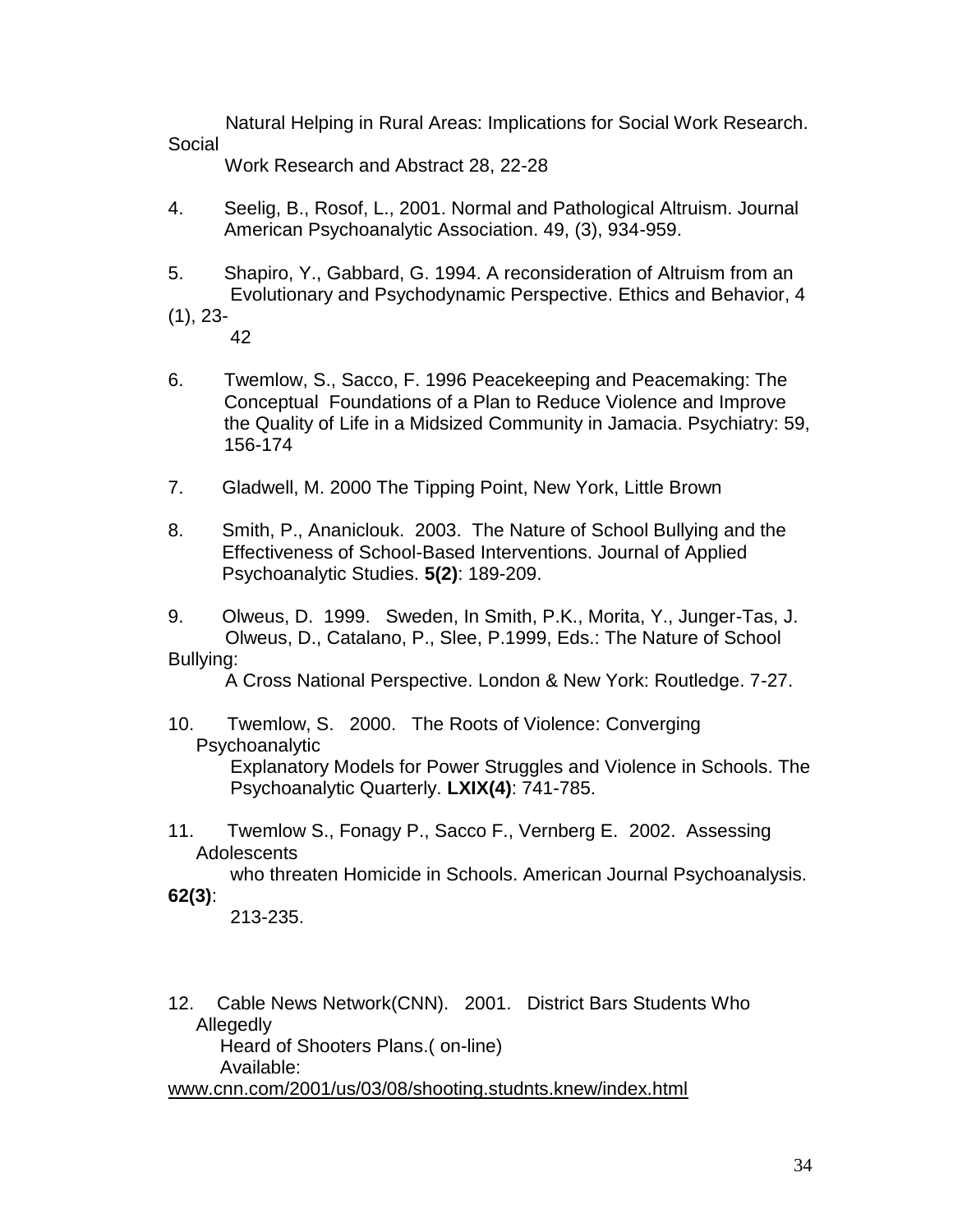- 13. Education World. 2000. Anonymity Spurs Students to Report Potential Violence.( on-line) Availabe: [www.educationworld.com/a\\_admin/admin202.html](http://www.educationworld.com/a_admin/admin202.html)
- 14. Sarkar, D. 2000. Georgia taps web for school safety. ( on-line) Available: [www.fcw.com/civic/articles/2000/0821/web-georgia-08-23-](http://www.fcw.com/civic/articles/2000/0821/web-georgia-08-23-00.asp) [00.asp](http://www.fcw.com/civic/articles/2000/0821/web-georgia-08-23-00.asp)
- 15. Twemlow, S., Sacco, F., Williams, P. 1996. A Clinical and Interactionist Perspective on the Bully-Victim-Bystander Relationship. Bulletin of the Menninger Clinic. **60**: 296-313.

16. O'Connell, P., Pepler, D., Craig, W. 1999. Peer Involvement in Bullying: Insights and Challenges for Intervention. Journal of Adolescence. **22:** 437-452.

17. Henry, D., Guerra, N., Huesmann, R., Tolan, P., Van Acker, R., Enron, L. 2000.

 Normative Influences on Aggression in Urban Elementary School Classrooms.

American Journal of Community Psychology. **28:** 59-81.

18. Slee, P. 1993. Bullying: A Preliminary Investigation of its Nature and the

 Effects of Social Cognition. Early Child Development and Care. **87**: 47- 57.

- 19. Biggs, B., Vernberg, E., Twemlow, S., Fonagy, P. Teacher Fidelity and Child Outcome in a School-Based Violence Prevention Program. Submitted for Publication 2004.
- 20. Hazler, R., Miller, D., Carney, J.; Greens. 2001. Adult Recognition of **School** Bullying Situations. Educational Research. **43(7):** 133-147.
- 21. Kupersmidt, S. 1999. Factor Influencing Teacher Identification of Peer Bullies and Victims. School Psychology Review. **28(3)**: 505-518.
- 22. Houndoumadi, A., Pateraki, L. 2001. Bullying and Bullies in Greek **Elementary**

 Schools: Pupils Attitudes and Teachers'/Parents' Awareness. **Educational** 

Review. **53(1):** 19-27.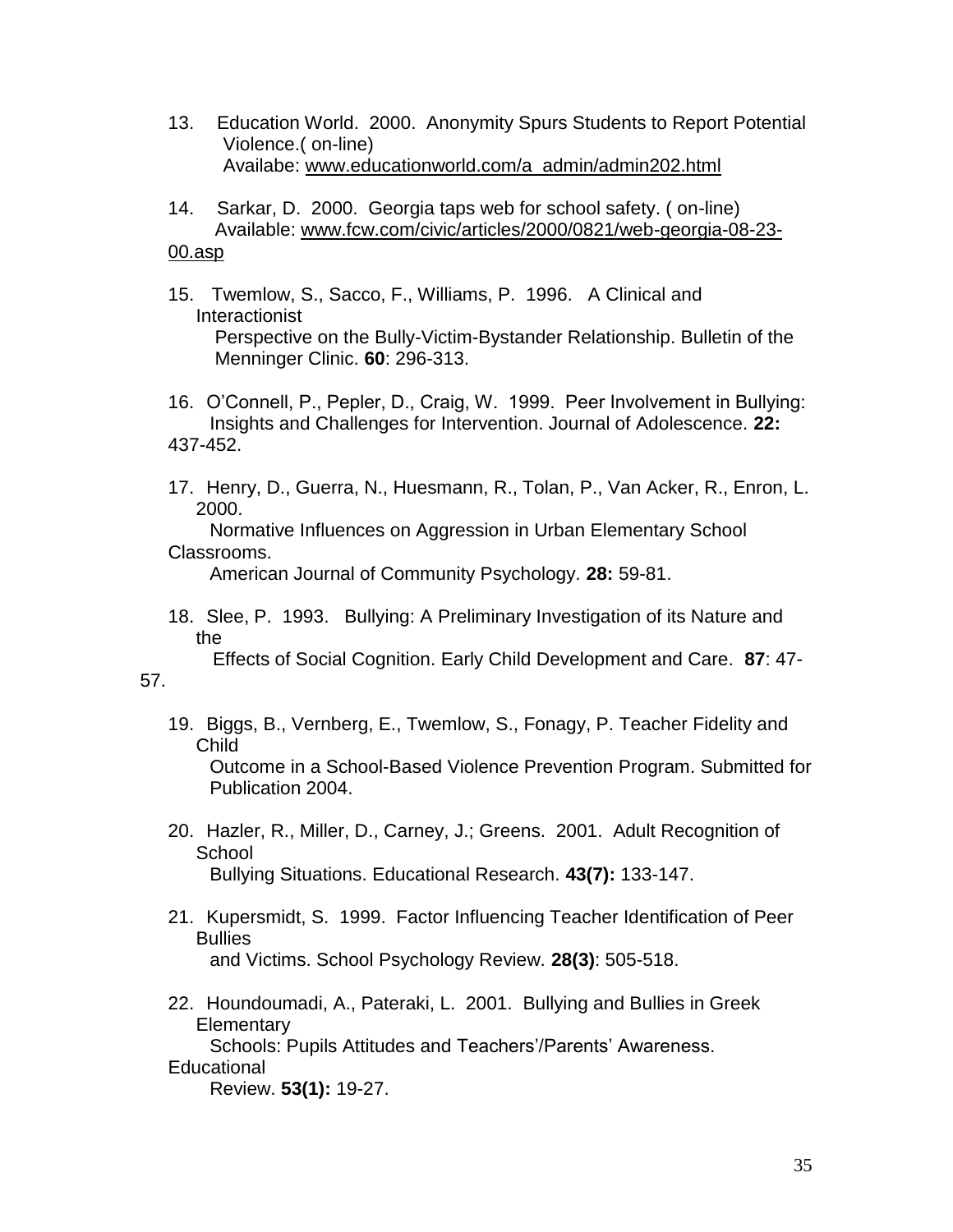- 23. Cohen, J. Ed. 1999. Educating Minds and Hearts: Social Emotional Learning and the Passage into Adolescence. New York, Teacher College Press.
- 24. Salmivalli, C. 1995. Bullies, Victims and Those Others: Bullying as a groups Process. Psylzologia. **30(5)**: 364-372.
- 25. Olweus, D. 1993. Bullying at School: What We know and What We Can Do. Cambridge, MA, Blackwell.
- 26. Craig, W., Pepler, D. 1997. Observations of Bullying and Victimization in the School Yard. Canadian Journal of School Psychology. **13**: 41-59.
- 27. Pilivm, J., Dovidio, J., Gaertner, S., Clark, R. 1982. Responsive Bystanders:

 The Process of Intervention. In V. Derlega & J. Grzelak(Eds) Cooperation and

 Helping Behavior: Theories and Research. (279-304). New York, Academic

Press.

28. Vernberg, E., Jacobs, A., Twemlow, S., Sacco, F., Fonagy, P. 2000. Victimization and Violence-Related Cognitions. In E. Vernberg (Chair) Violence Against Peers: Developmental Inevitability or Unacceptable

Risk?

 Symposium at Annual Meeting American Psychological Association, Washington, D.C.

29. Zerger, A. 1996. Bystanders and Attitudes About Violence During Early Adolescence. Unpublished Masters Thesis University of Kansas, Lawrence,

Kansas.

30. Cowie, H. 2000. Bystander or Standing By: Gender Issues in Coping with

Bullying in English Schools. Aggressive Behavior. **26**: 85-97.

31. Twemlow, S., Fonagy, P., Sacco, F., Brethour, J., Teachers Perceptions of Other

Teachers Who Bully Students. Submitted for Publication 2004.

32. Twemlow, S., Fonagy, P., Sacco, F., Gies, M., Evans, R., Ewbank, R. 2001.